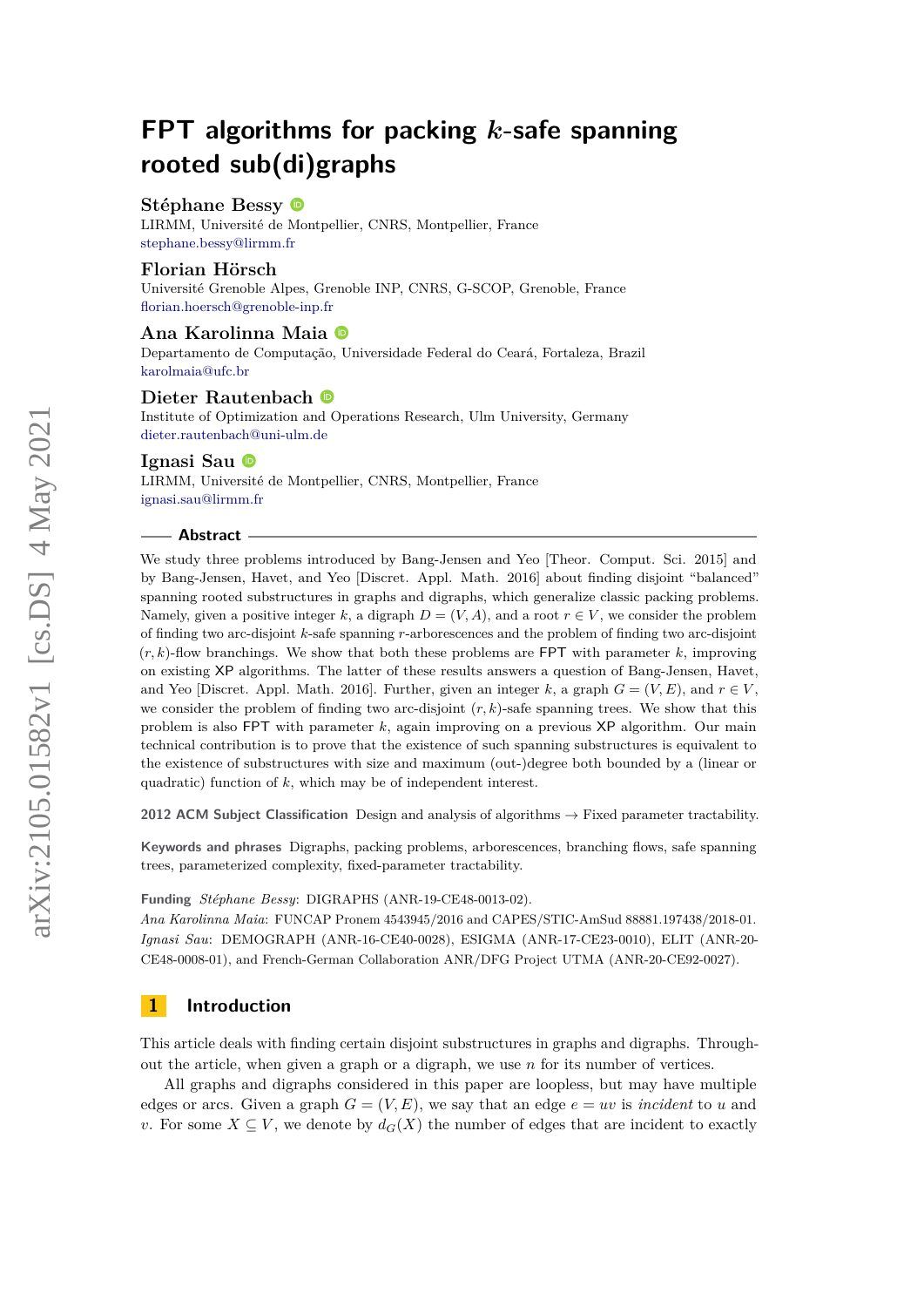one vertex in X. For some  $v \in V$ , we use  $N_G(v)$  for the set of vertices w such that there is an edge between *v* and *w*. A *rooted graph* is a graph  $G = (V + r, E)$  with a special vertex *r* called the *root*. A vertex  $v \in V$  with  $d_G(v) = 1$  is called a *leaf* of *G*.

Given a digraph  $D = (V, A)$  and some  $X \subseteq V$ , we use  $\delta_D^{-}(X)$  (resp.  $\delta_D^{+}(X)$ ) for the set of arcs entering (resp. leaving) *X*. We use  $d_D^-(X)$  (resp.  $d_D^+(X)$ ) for  $|\delta_D^-(X)|$  (resp.  $|\delta_D^+(X)|$ ). For a single vertex *v*, we abbreviate  $\delta_D^+(\{v\})$  (resp.  $\delta_D^-(\{v\}), d_D^+(\{v\}), d_D^-(\{v\})$ ) to  $\delta_D^+(v)$ (resp.  $\delta_D^-(v)$ ,  $d_D^+(v)$ ,  $d_D^-(v)$ ). We call  $d_D^-(v)$  (resp.  $d_D^+(v)$ ) the *in-degree* (resp. *out-degree*) of *v*. We use  $N_D^+(v)$  for the set of vertices *w* such that there is an arc from *v* to *w*. A vertex  $v \in V$  with  $d^+(v) = 0$  is called a *sink* of *D*. Subscripts may be omitted when they are clear from the context. The *underlying graph* of *D* is obtained by replacing all arcs of *A* by an edge between the same two vertices. A *rooted digraph* is a digraph  $D = (V + r, A)$  with a special vertex *r*, called the *root*, whose in-degree is 0.

**Packing** *k***-safe spanning** *r***-arborescences**. The first objects we deal with are called arborescences. We remark here that the term *out-branching* is used in [\[3\]](#page-18-0) to describe the same object. An *r*-arborescence is a directed graph  $X = (V + r, A)$  such that the underlying graph of *X* is a tree, the in-degree of *r* is 0 in *X*, and the in-degree of all other vertices is 1 in *X*. We say that *r* is the root of *X*. Observe that every  $v \in V$  is the root of a unique subarborescence of *X*. We denote this subarborescence by  $B_X^v$ . Given a digraph *D*, an *r*-arborescence *X* that is a subdigraph of *D* is *spanning* in *D* if it has the same vertex set as *D*. The following is a fundamental result in digraph theory.

<span id="page-1-0"></span> $\triangleright$  **Theorem 1** (Edmonds [\[6\]](#page-19-0)). Let  $D = (V + r, A)$  be a rooted digraph and k a positive *integer. There exists a set of k arc-disjoint spanning r-arborescences in D if and only if*  $d_A^-(X) \geq k$  *for all*  $\emptyset \neq X \subseteq V$ .

A number of alternative proofs of [Theorem 1](#page-1-0) have been found, several of which are algorithmic and yield polynomial-time algorithms to find the desired arc-disjoint spanning *r*-arborescences, if they exist [\[7,](#page-19-1) [11\]](#page-19-2).

This naturally raises the question whether we also can efficiently find spanning arborescences satisfying some extra properties. This consideration, as well as practical applications concerning protection against arc failures, motivated Bang-Jensen and Yeo [\[4\]](#page-18-1) to introduce the notion of *k*-safe spanning arborescences. An *r*-arborescence  $X = (V + r, A)$  is called *k*-safe if  $n - |V(B_X^v)| \geq k$  for all  $v \in V$ . Notice that it is enough that only the out-neighbours of *r* satisfy this latter condition for *X* to be *k*-safe. They proved the following negative result showing that in general not even the problem of finding a single *k*-safe spanning *r*-arborescence is tractable.

 $\triangleright$  **Theorem 2** (Bang-Jensen and Yeo [\[4\]](#page-18-1)). *Given a rooted digraph*  $D = (V + r, A)$ , deciding *whether D has an*  $(n - k)$ *-safe spanning r-arborescence is* NP*-complete for any fixed*  $k \geq 3$ *.* 

<span id="page-1-1"></span>In this light, a characterization in the shape of [Theorem 1](#page-1-0) clearly seems out of reach. It remains nevertheless interesting to investigate the possibility of finding arc-disjoint *k*-safe spanning *r*-arborescences for small values of *k*. This question has been dealt with by Bang-Jensen, Havet, and Yeo [\[3\]](#page-18-0). On the negative side, they implicitly proved the following result, which shows that there is little hope to algorithmically find arc-disjoint  $k(n)$ -safe spanning *r*-arborescences if *k* is a function that does not grow too slowly. While a polynomial-time algorithm for the problem they consider would not imply  $P = NP$ , it would imply the failure of the *Exponential Time Hypothesis* (ETH for short) of Impagliazzo and Paturi [\[9\]](#page-19-3), stating that there is an  $\varepsilon > 0$  such that there is no algorithm for solving a 3-SAT formula with  $\ell$ variables and *m* clauses in time  $2^{\varepsilon \ell} \cdot (\ell + m)^{O(1)}$ .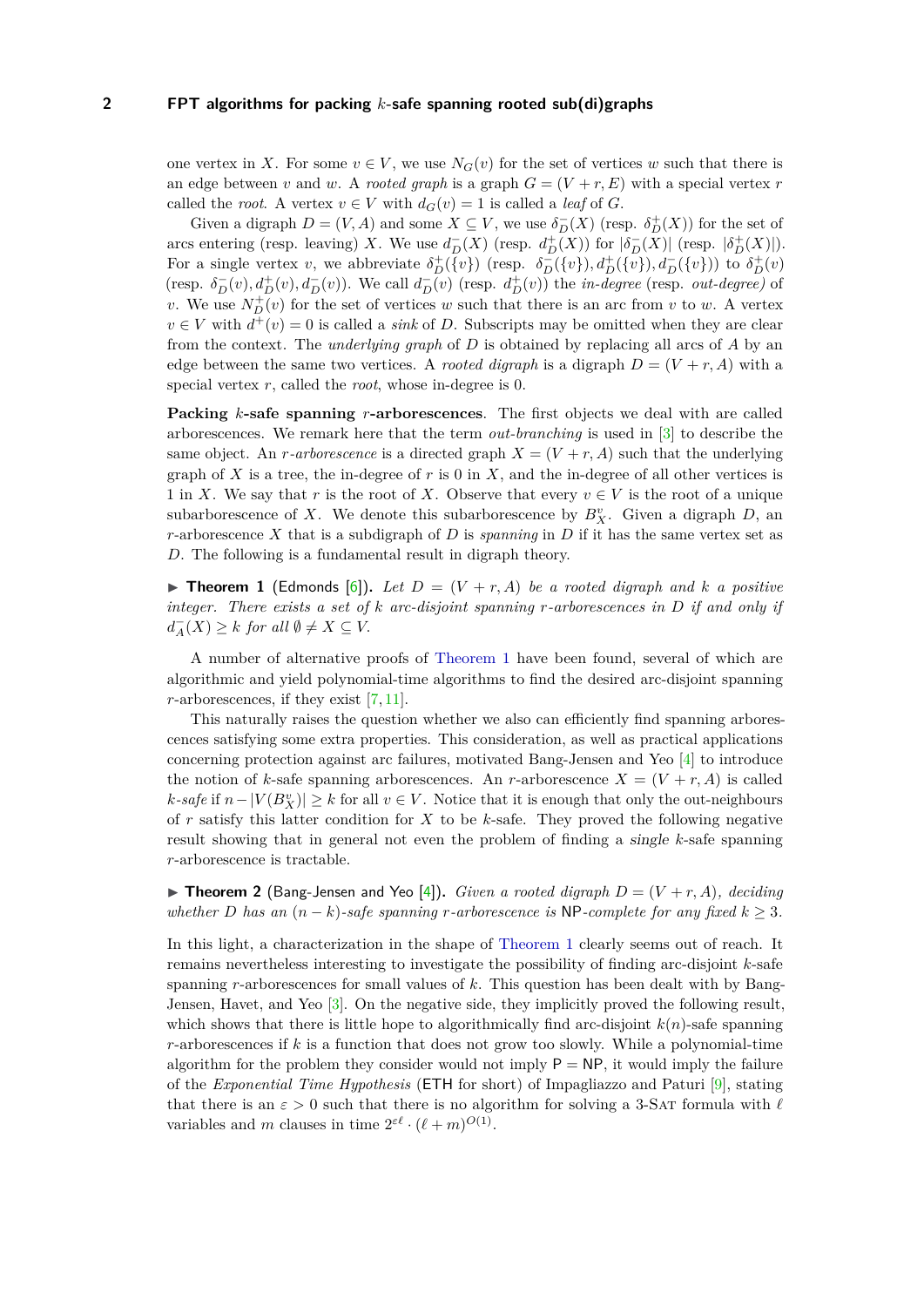I **Theorem 3** (Bang-Jensen, Havet, and Yeo [\[3\]](#page-18-0))**.** *Suppose that the* ETH *holds, let ε >* 0 *be arbitrary and let*  $k : \mathbb{Z}_{\geq 0} \to \mathbb{Z}_{\geq 0}$  *be a function such that*  $(\log(n))^{1+\varepsilon} \leq k(n) \leq \frac{n}{2}$  *for all*  $n > 0$ *. Further, suppose that there exists a constant*  $C^*$  such that for all  $c \geq C^*$  there exists an n *such that*  $k(n) = c$ . Then there is no algorithm running in time  $n^{O(1)}$  for deciding whether a *given rooted digraph*  $D = (V + r, A)$  *has two arc-disjoint*  $k(n)$ *-safe spanning r-arborescences.* 

On the positive side, they show that the problem becomes tractable when fixing the value of *k*. While several results considered in this article hold for finding an arbitrary number of disjoint objects, we focus on the case where we want to find just two of them in order to avoid technicalities. In [Section 7](#page-17-0) we discuss the generalization to more than two objects.

<span id="page-2-0"></span> $\triangleright$  **Theorem 4** (Bang-Jensen, Havet, and Yeo [\[3\]](#page-18-0)). *Deciding whether a given rooted digraph*  $D =$  $(V + r, A)$  *contains two arc-disjoint*  $k$ *-safe spanning r-arborescences is*  $XP$  *with parameter*  $k$ *.* 

(See [Subsection 2.5](#page-8-0) for the definition of the classes XP and FPT.) Our first contribution is to improve [Theorem 4](#page-2-0) by showing that the problem is *fixed-parameter tractable* (FPT).

<span id="page-2-1"></span> $\triangleright$  **Theorem 5.** *Deciding whether a given rooted digraph*  $D = (V + r, A)$  *contains two arcdisjoint k-safe spanning r-arborescences is* FPT *with parameter k. More precisely, it can be* solved in time  $2^{O(k^2 \cdot \log k)} \cdot n^{O(1)}$ . Further, if they exist, the two arc-disjoint *k*-safe spanning *r-arborescences can be computed within the same running time.*

**Packing** (*r, k*)**-flow branchings**. The second structure we consider, which was introduced by Bang-Jensen and Bessy [\[1\]](#page-18-2), builds a connection between the theory of finding arc-disjoint spanning arborescences and flow problems. A *flow* in a digraph  $D = (V, A)$  is a function  $\mathbf{z}: A \to \mathbb{Z}_{\geq 0}$ . Given a rooted digraph  $X = (V + r, A)$  and a capacity function  $\mathbf{c}: A \to \mathbb{Z}_{\geq 0}$ , an  $(r, c)$ *-branching flow* is a flow  $z : A \to \mathbb{Z}_{\geq 0}$  such that  $z(a) \leq c(a)$  for all  $a \in A$ , **z**( $\delta^+(r)$ ) – **z**( $\delta^-(r)$ ) = *n* − 1 and **z**( $\delta^-(v)$ ) – **z**( $\delta^+(v)$ ) = 1 for all *v* ∈ *V*. If *X* admits an  $(r, c)$ -branching flow, we say that *D* is an  $(r, c)$ -flow branching. If for some positive integer *k*, we have  $c(a) = n - k$  for all  $a \in A$ , we speak of an  $(r, k)$ *-branching flow* and an  $(r, k)$ -flow branching. Given a digraph *D*, an  $(r, k)$ -branching flow *X* that is a subdigraph of *D* is *spanning* in *D* if it has the same vertex set as *D*. If *D* admits a *k*-safe spanning *r*-arborescence, then it is easy to see that *D* is an  $(r, k)$ -flow branching, but the converse is not necessarily true, as pointed out in [\[3\]](#page-18-0).

Bang-Jensen and Bessy [\[1\]](#page-18-2) consider the problem of finding arc-disjoint spanning flow branchings in a rooted digraph. Among others, they show the following negative result that makes a characterization in the shape of [Theorem 1](#page-1-0) seem out of reach.

**Findam 6** (Bang-Jensen and Bessy [\[1\]](#page-18-2)). *Given a rooted digraph*  $D = (V + r, A)$  *and a capacity function* **c** :  $A \rightarrow \mathbb{Z}_{\geq 0}$ , *it is* NP*-complete to decide whether D contains two arc-disjoint spanning*  $(r, c)$ -flow branchings even if  $c(a) \in \{1, 2\}$  for all  $a \in A$ .

The above result has been strengthened in [\[3\]](#page-18-0).

 $\triangleright$  **Theorem 7** (Bang-Jensen, Havet, and Yeo [\[3\]](#page-18-0)). *Given a rooted digraph*  $D = (V + r, A)$  *and a fixed positive integer*  $k \geq 2$ , *it is* NP*-complete to decide whether D contains two arc-disjoint spanning*  $(r, n - k)$ *-flow branchings.* 

On the other hand, the problem of finding arc-disjoint spanning (*r, k*)-flow branchings for some small values of *k* turns out to be more tractable. The study of such spanning flow branchings has surprisingly many similarities with the study of *k*-safe spanning arborescences.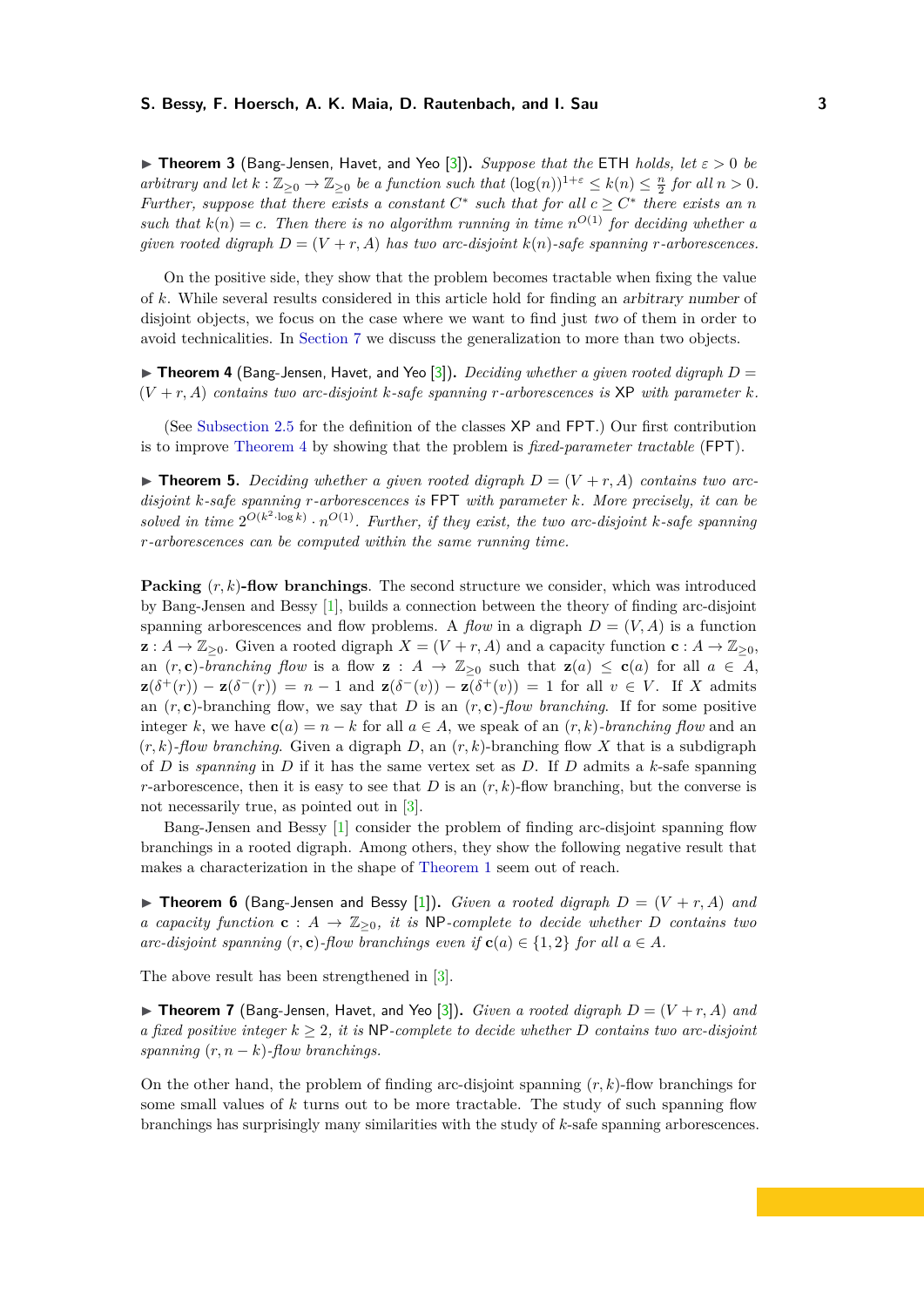On the negative side, the following result is proven in [\[3\]](#page-18-0). It shows that there is little hope to algorithmically find arc-disjoint spanning  $(r, k(n))$ -flow branchings if k is a function that does not grow too slowly. It can be viewed as an analogue of [Theorem 3](#page-1-1) for  $(r, k)$ -flow branchings.

<span id="page-3-2"></span>**Findally 1 Theorem 8** (Bang-Jensen, Havet, and Yeo [\[3\]](#page-18-0)). *Suppose that* ETH *holds, let*  $\varepsilon > 0$  *be arbitrary and let*  $k : \mathbb{Z}_{\geq 0} \to \mathbb{Z}_{\geq 0}$  *be a function such that*  $(\log(n))^{1+\varepsilon} \leq k(n) \leq \frac{n}{2}$  *for all*  $n > 0$ *. Further, suppose that there exists a constant*  $C^*$  such that for all  $c \geq C^*$  there exists an n *such that*  $k(n) = c$ . Then there is no algorithm running in time  $n^{O(1)}$  for deciding whether a *given rooted digraph*  $D = (V + r, A)$  *has two arc-disjoint spanning*  $(r, k(n))$ -flow branchings.

On the positive side, Bang-Jensen and Bessy  $[1]$  showed that the case  $k = 1$  can be solved in polynomial time. This result was again generalized by Bang-Jensen, Havet, and Yeo [\[3\]](#page-18-0), who proved that the problem can be solved in polynomial time for every fixed value of  $k \geq 1$ . The following result can be viewed as an analogue of [Theorem 4](#page-2-0) for (*r, k*)-flow branchings.

<span id="page-3-5"></span> $\triangleright$  **Theorem 9** (Bang-Jensen, Havet, and Yeo [\[3\]](#page-18-0)). *Deciding whether a given rooted digraph*  $D =$  $(V + r, A)$  *contains two arc-disjoint spanning*  $(r, k)$ -flow branchings is XP with parameter k.

The authors of [\[3\]](#page-18-0) ask whether the above problem is FPT. Our second contribution is an affirmative answer to this question.

<span id="page-3-3"></span> $\triangleright$  **Theorem 10.** *Deciding whether a given rooted digraph*  $D = (V + r, A)$  *contains two arc-disjoint spanning* (*r, k*)*-flow branchings is* FPT *with parameter k. More precisely, it can* be solved in time  $2^{O(k^2 \cdot \log k)} \cdot n^{O(1)}$ . Further, if they exist, the two arc-disjoint spanning (*r, k*)*-flow branchings can be computed within the same running time.*

**Packing** (*r, k*)**-safe spanning trees**. Finally, we consider a similar problem in undirected graphs that has also been introduced in [\[3\]](#page-18-0). Given a graph  $G = (V, E)$ , a *spanning tree* is a subgraph *T* of *G* that is a tree with  $V(T) = V$ . The theory of finding edge-disjoint spanning trees is also pretty rich. The most fundamental result is the following one.

<span id="page-3-0"></span> $\blacktriangleright$  **Theorem 11** (Tutte [\[12\]](#page-19-4)). Let  $G = (V, E)$  be a graph and k a positive integer. Then G *has k edge-disjoint spanning trees if and only if*  $\sum_{i=1}^{q} d_G(V_i) \geq 2k(q-1)$  *for every partition*  ${V_1, \ldots, V_q}$  *of V*.

An algorithmic proof of [Theorem 11,](#page-3-0) yielding a polynomial-time algorithm, can be found in [\[8\]](#page-19-5). Again, we may wish to also find edge-disjoint spanning trees satisfying certain extra properties. Given a rooted tree  $T = (V + r, E)$  and some  $v \in V$ , we use  $C_T^v$  for the subgraph of  $T - v$  that arises from deleting the component of  $T - v$  containg *r*. We say that *T* is  $(r, k)$ -safe if for every  $v \in V$ , we have  $|V - V(C_T^v)| \geq k$ .

<span id="page-3-1"></span>▶ **Theorem 12** (Bang-Jensen, Havet, and Yeo [\[3\]](#page-18-0)). *Deciding whether a given rooted graph*  $G = (V + r, E)$  *contains two edge-disjoint*  $(r, k)$ -safe spanning trees is XP with parameter k.

Again, we improve [Theorem 12](#page-3-1) as follows.

<span id="page-3-4"></span> $\blacktriangleright$  **Theorem 13.** Deciding whether a given rooted graph  $G = (V + r, E)$  contains two edge*disjoint* (*r, k*)*-safe spanning trees is* FPT *with parameter k. More precisely, it can be solved* in time  $2^{O(k^2 \cdot \log k)} \cdot n^{O(1)}$ . Further, if they exist, the two edge-disjoint  $(r, k)$ -safe spanning *trees can be computed within the same running time.*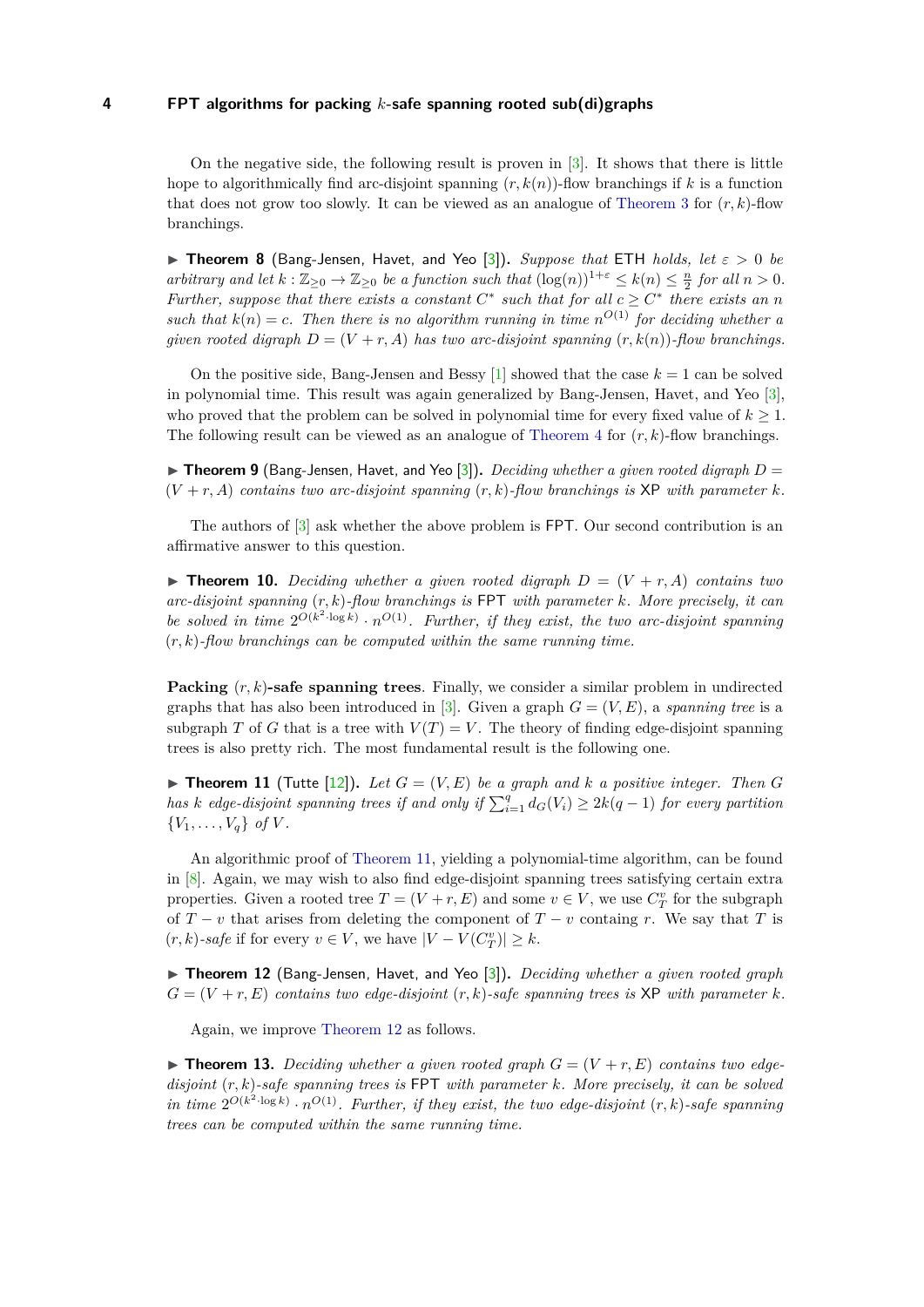Since a hardness result in the spirit of [Theorem 3](#page-1-1) and [Theorem 8](#page-3-2) was not provided in [\[3\]](#page-18-0), we fill this gap and prove the following theorem, whose proof is inspired by the one of [\[3,](#page-18-0) Theorem 5.2]. It shows that the problem is hard even if we want to find one single  $(r, k)$ -safe spanning tree.

<span id="page-4-0"></span> $\triangleright$  **Theorem 14.** Let  $p > 1$  be a fixed positive integer. Deciding whether a given rooted graph  $G = (V + r, A)$  *has p edge-disjoint*  $(r, k)$ *-safe spanning trees is* NP*-complete. Moreover, let*  $\varepsilon > 0$  *be arbitrary and let*  $k : \mathbb{Z}_{\geq 0} \to \mathbb{Z}_{\geq 0}$  *be a function such that*  $(\log(n))^{2+\varepsilon} \leq k(n) \leq \frac{n}{2}$  *for all*  $n > 0$ . Further, suppose that there exists a constant  $C^*$  such that for all  $c \geq C^*$  there *exists an n such that*  $k(n) = c$ *. Then, assuming the* **ETH***, there is no algorithm running in time*  $n^{O(1)}$  *for deciding whether a given rooted graph contains p edge-disjoint*  $(r, k)$ -safe *spanning trees.*

**Our techniques**. In order to obtain the FPT algorithms for the three considered problems, we follow a common strategy. In a nutshell, the main ideas used in the XP algorithms of [\[3\]](#page-18-0), and how we manage to improve them to FPT algorithms, can be summarized as follows. The algorithms of Bang-Jensen, Havet, and Yeo [\[3\]](#page-18-0) are all based on proving the following general property for each of the considered problems, where all the substructures are rooted:

A given (di)graph contains the required substructure  $\mathcal X$  (i.e., a pair of disjoint spanning arborescences, flow branchings, or spanning trees) if and only if it contains another type of substructure  $\mathcal{X}'$  of size bounded by a function of  $k$  and such that, if found, it can be extended to the required substructure  $\mathcal X$  in polynomial time.

Once the above property is proved, an XP algorithm follows naturally: generate all candidate substructures  $\mathcal{X}'$  in time  $n^{f(k)}$  and, for each of them, try to extend it to a substructure  $\mathcal{X}$  in polynomial time. Our main contribution is to prove that the above general property is still true if we replace  $\mathcal{X}'$  with another type of substructure  $\mathcal{X}''$  having the crucial property that the candidate substructures  $\mathcal{X}''$  can be all enumerated in time  $f(k) \cdot n^{O(1)}$ , hence yielding an FPT algorithm. In order to achieve this, we prove that we can restrict ourselves to objects  $\mathcal{X}''$  whose "non-sink" vertices (i.e., those with positive (out-)degree in  $\mathcal{X}''$ ) have (out-)degree, in the original (di)graph, bounded by some function of  $k$ , namely  $O(k)$  or  $O(k^2)$ . Intuitively, this is possible because, given a pair  $\mathcal{X}' = \{X_1, X_2\}$  containing a vertex *v* of large (out-)degree (as a function of  $k$ ) in, say,  $X_1$ , we can safely prune the "branch" of  $X_1$  hanging from *v*, with the guarantee that it will always be possible to extend the pruned substructure to another substructure of the original type. Note that since the substructures  $\mathcal{X}''$  have size and maximum (out-)degree bounded by a function of *k*, we can indeed generate all candidate substructures in time  $f(k) \cdot n^{O(1)}$ , as required. We now make this informal explanation more concrete. For all technical definitions used in the next paragraphs, see [Section 2.](#page-5-0)

Let us first focus on the problem of finding two arc-disjoint *k*-safe spanning *r*-arborescences. In this case, the substructure  $\mathcal{X}'$  is an *extendable pair of arc-disjoint classic*  $(r, k)$ -kernels. In [Lemma 21,](#page-6-0) we restate a result from [\[3\]](#page-18-0) that shows that the existence of this substructure is sufficient for the existence of two arc-disjoint *k*-safe spanning *r*-arborescences. We then introduce compact (*r, k*)-kernels. An *extendable pair of arc-disjoint compact* (*r, k*)*-kernels* corresponds to the substructure  $\mathcal{X}''$ . In [Lemma 28,](#page-9-0) we show that the existence of an extendable pair of arc-disjoint compact  $(r, k)$ -kernels is also sufficient for the existence of two arc-disjoint *k*-safe spanning *r*-arborescences. The proof of [Lemma 28](#page-9-0) is our main technical contribution. Having [Lemma 28](#page-9-0) at hand, the proof of [Theorem 5](#page-2-1) is easy.

As for packing  $(r, k)$ -flow branchings, the substructure  $\mathcal{X}'$  defined in [\[3\]](#page-18-0) is an *extendable pair of arc-disjoint classic* (*r, k*)*-cores*. In [Lemma 25,](#page-7-0) we restate a result from [\[3\]](#page-18-0) that shows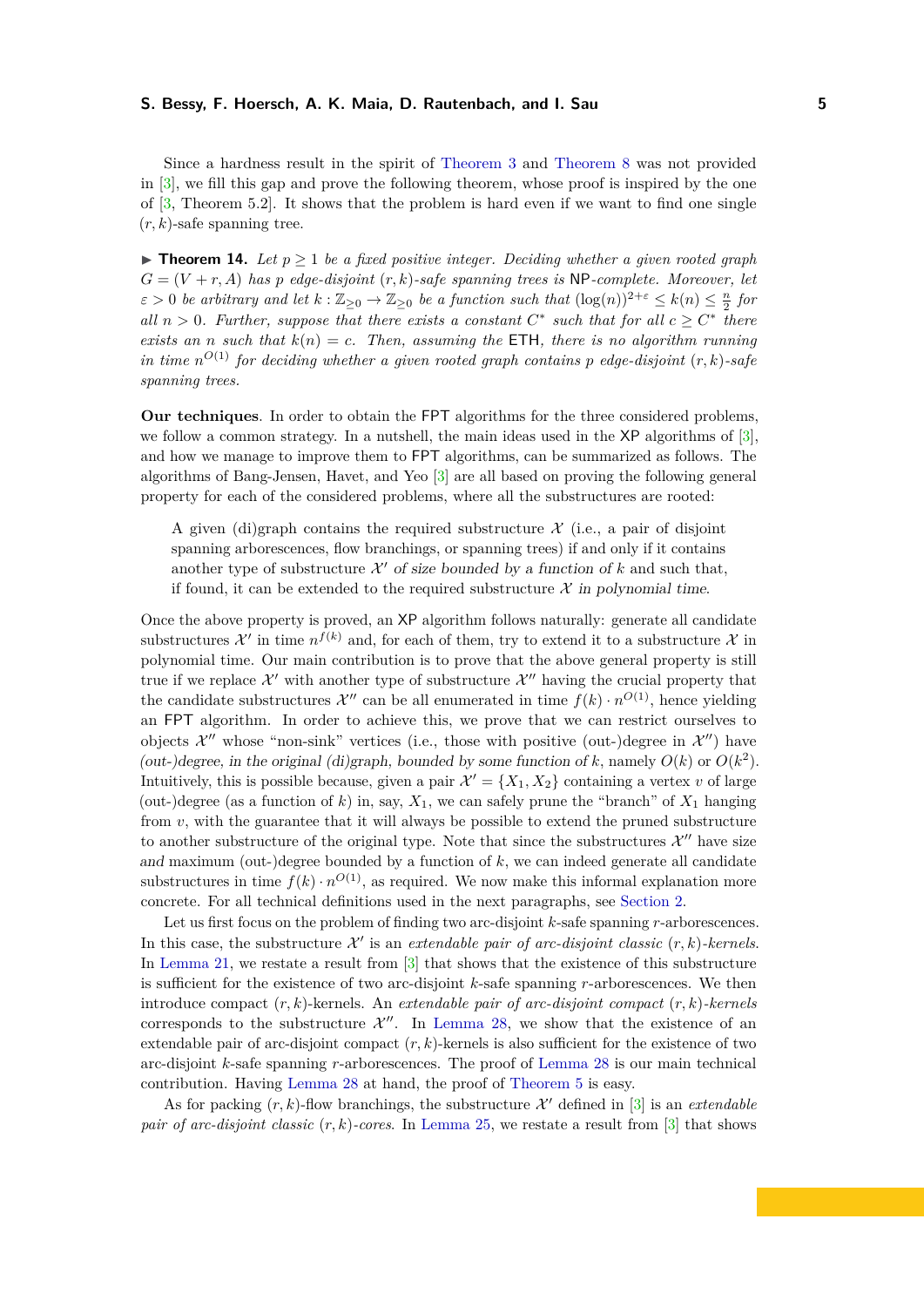that the existence of this substructure is sufficient for the existence of two arc-disjoint  $(r, k)$ flow branchings. We then introduce compact (*r, k*)-cores. An *extendable pair of arc-disjoint compact*  $(r, k)$ -cores corresponds to the substructure  $\mathcal{X}''$ . In [Lemma 29,](#page-11-0) we show that the existence of an extendable pair of arc-disjoint compact (*r, k*)-cores is also sufficient for the existence of two arc-disjoint  $(r, k)$ -flow branchings. Again, the proof of [Lemma 29](#page-11-0) is our main technical contribution and is similar to the one of [Lemma 28.](#page-9-0) Again, having [Lemma 29](#page-11-0) at hand, the proof of [Theorem 10](#page-3-3) is easy.

Finally, for packing  $(r, k)$ -safe spanning trees, the substructure  $\mathcal{X}'$  defined in [\[3\]](#page-18-0) is a *completable pair of edge-disjoint classic* (*r, k*)*-certificates*. In [Lemma 27,](#page-8-1) we restate a result from [\[3\]](#page-18-0) that shows that the existence of this substructure is sufficient for the existence of two arc-disjoint (*r, k*)-safe spanning trees. We then introduce compact (*r, k*)-certificates. A *completable pair of edge-disjoint compact* (*r, k*)*-certificates* corresponds to the substructure  $\mathcal{X}''$ . In [Lemma 30,](#page-13-0) we show that the existence of a completable pair of edge-disjoint compact  $(r, k)$ -certificates is also sufficient for the existence of two edge-disjoint  $(r, k)$ -safe spanning trees. Again, the proof of [Lemma 30](#page-13-0) is our main technical contribution and is similar to the one of [Lemma 28](#page-9-0) and [Lemma 29.](#page-11-0) Again, having [Lemma 30](#page-13-0) at hand, the proof of [Theorem 13](#page-3-4) is easy.

**Organization**. In [Section 2](#page-5-0) we review some more technical results we need from [\[3\]](#page-18-0), prove several preliminary results, and provide the basic definitions about parameterized complexity. In [Section 3,](#page-8-2) [Section 4,](#page-11-1) [Section 5,](#page-13-1) and [Section 6](#page-16-0) we give the proof of [Theorem 5,](#page-2-1) [Theorem 10,](#page-3-3) [Theorem 13,](#page-3-4) and [Theorem 14,](#page-4-0) respectively. Finally, we conclude our work in [Section 7.](#page-17-0)

# <span id="page-5-0"></span>**2 Preliminaries**

In this section we collect some more technical previous results and prove several preliminary statements. We first give some general results on graphs and digraphs and then some which are more specific to each of the particular applications. We also provide some basic definitions about parameterized complexity.

# **2.1 General preliminaries**

The following is a well-known submodularity property of digraphs that can be found, for instance, in [\[8,](#page-19-5) Proposition 1.2.1].

<span id="page-5-1"></span>▶ **Proposition 15.** *Let*  $D = (V, A)$  *be a digraph and*  $S_1, S_2 \subseteq V$ *. Then*  $d_D^-(S_1) + d_D^-(S_2)$  $d_D^-(S_1 \cup S_2) + d_D^-(S_1 \cap S_2)$ .

A rooted digraph  $D = (V+r, A)$  is called *k-root-connected* if  $d_D^-(X) \geq k$  for all  $X \subseteq V$ . We use *root-connected* for 1-root-connected. In a root-connected rooted digraph  $D = (V+r, A)$  and arc  $a \in A$  is called *critical* if  $D - a$  is not root-connected anymore. We now use [Proposition 15](#page-5-1) to obtain a result that will be useful when dealing with both *k*-safe spanning *r*-arborescences and spanning (*r, k*)-flow branchings.

<span id="page-5-2"></span>**Lemma 16.** Let  $D = (V+r, A)$  be a 2-root-connected rooted digraph and let  $D' = (V+r, A')$ *be a root-connected rooted digraph that is obtained from D by deleting α arcs of A. Then for*  $any \, v \in V + r$ , there are at most  $\alpha$  arcs which are critical in  $D'$  and whose tail is  $v$ .

**Proof.** We proceed by induction on  $\alpha$ . The statement is trivial for  $\alpha = 0$ . We suppose that it holds for all integers up to some  $\alpha$  and show that it also holds for  $\alpha + 1$ . Let  $v \in V + r$  and let  $\{a_1, \ldots, a_{\alpha+1}\}\$  be a set of arcs in *A* such that  $D_2 = D - \{a_1, \ldots, a_{\alpha+1}\}\$  is root-connected.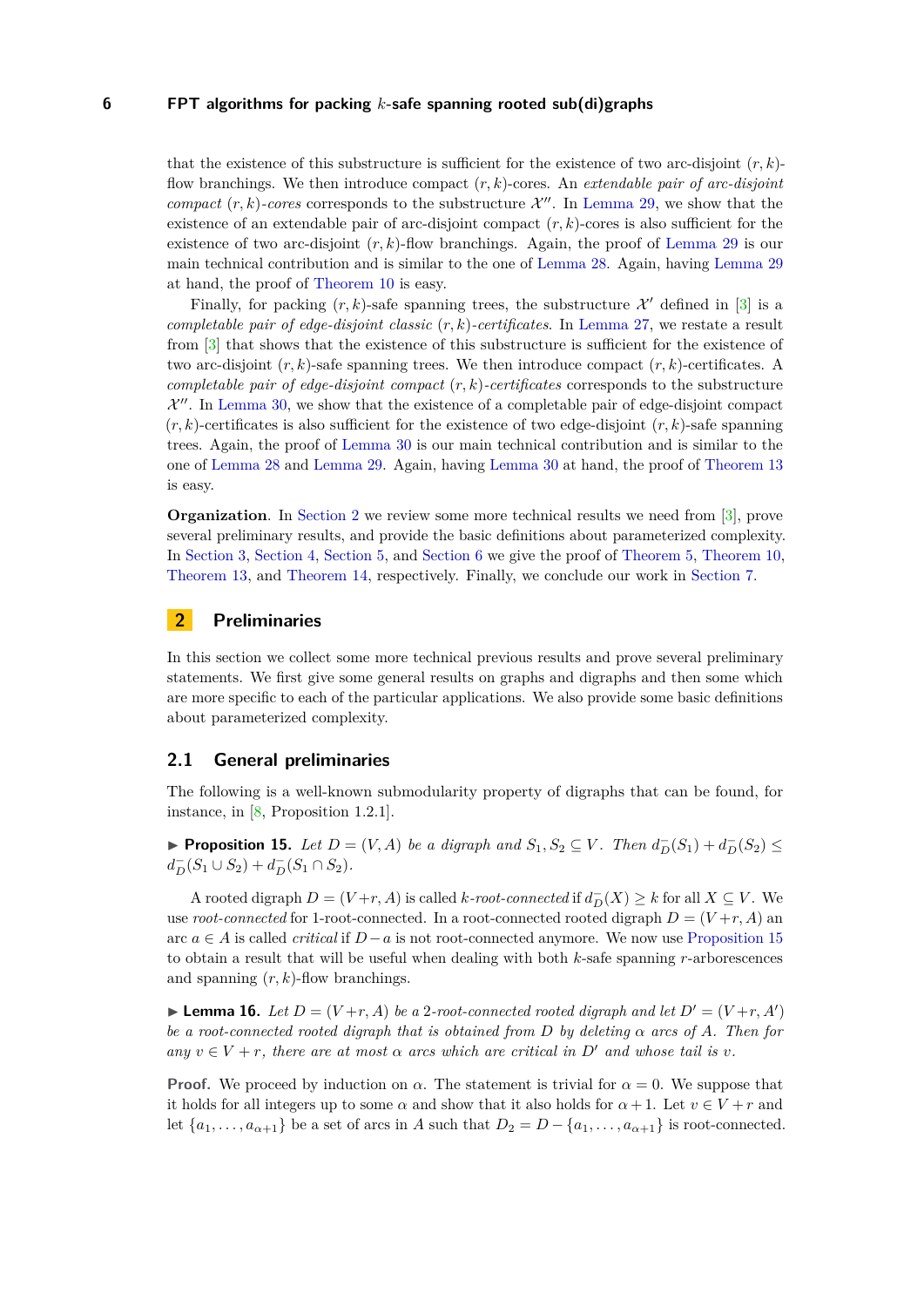By the inductive hypothesis, *v* is the tail of at most  $\alpha$  critical arcs in  $D_1 = D - \{a_1, \ldots, a_\alpha\}$ . Suppose, for the sake of a contradiction, that there are two arcs *vw*1*, vw*<sup>2</sup> which are critical in  $D_2$ , but not in  $D_1$ . It follows that there are sets  $X_1, X_2 \subseteq V$  such that  $d_{D_2}^-(X_1), d_{D_2}^-(X_2) = 1$ ,  $d_{D_1}^-(X_1), d_{D_1}^-(X_2) = 2$ , and *vw<sub>i</sub>* enters  $X_i$ . Since  $D_2 = D_1 - a_{\alpha+1}$ , it follows that  $a_{\alpha+1}$  enters  $X_1 \cap X_2$ , so  $X_1 \cap X_2 \neq \emptyset$ . As  $D_2$  is root-connected, we have  $d_{D_2}^-(X_1 \cap X_2) \geq 1$ . As  $vw_i$ enters  $X_i$ , we have  $v \in V + r - (X_1 \cup X_2)$  and so both  $vw_1$  and  $vw_2$  enter  $X_1 \cup X_2$ . This yields  $d_{D_2}^-(X_1) + d_{D_2}^-(X_2) = 1 + 1 < 1 + 2 \le d_{D_2}^-(X_1 \cap X_2) + d_{D_2}^-(X_1 \cup X_2)$ , a contradiction to [Proposition 15.](#page-5-1)

Given a 2-root-connected rooted digraph  $D = (V + r, A)$ , a pair of subdigraphs  $(X_1 =$  $(V_1 + r, A_1), X_2 = (V_2 + r, A_2)$  of *D* is called *extendable* if both  $D - A_1$  and  $D - A_2$  are root-connected. The following is an immediate consequence of the fact that checking whether a digraph is root-connected can clearly be done in polynomial time.

<span id="page-6-3"></span>**I Lemma 17.** *Given a rooted digraph*  $D = (V + r, A)$  *and a pair of two subdigraphs*  $(X_1 = (V_1 + r, A_1), X_2 = (V_2 + r, A_2)$ *)*, we can decide in polynomial time whether  $(X_1, X_2)$ *is extendable.*

We now switch to some results in undirected graphs.

<span id="page-6-4"></span>► **Lemma 18.** *Let*  $G = (V, E)$  *be a graph and let*  $T$  *be a spanning tree of*  $G$ *. Let*  $e = uv \in$  $E - E(T)$ . Then there is some  $f \in E(T)$  that is incident to *u* such that  $T - e + f$  is a *spanning tree of G.*

**Proof.** The graph  $T + f$  contains a unique cycle *C* such that  $uv \in E(C)$  and the deletion of an arbitrary edge of  $E(C)$  yields a spanning tree of G. As C is is a cycle,  $E(C)$  contains an edge  $f$  different from  $e$  that is incident to  $u$ . This edge satisfies the condition.

<span id="page-6-1"></span>The following result can be found in a stronger form in [\[8,](#page-19-5) Theorem 5.3.3].

**Proposition 19.** Let  $G = (V, E)$  be a graph and let  $T_1, T_2$  be spanning trees of G. Then *there is a function*  $\sigma$  :  $E(T_1) \to E(T_2)$  *such that for all*  $e \in E(T_1)$  *both*  $T_1 - e + \sigma(e)$  *and*  $T_2 - \sigma(e) + e$  *are spanning trees of G.* 

<span id="page-6-5"></span>We call a function like in [Proposition 19](#page-6-1) a *tree-mapping function* from  $T_1$  to  $T_2$ .

**I Lemma 20.** *Let*  $G = (V, E)$  *be a graph, let*  $T_1, T_2$  *be spanning trees of*  $G$ *, and let*  $\sigma$ :  $E(T_1) \rightarrow E(T_2)$  *be a tree-mapping function from*  $T_1$  *to*  $T_2$ *. Further, let*  $e_1, e_2, e_3 \in E(T_1)$  *be all incident to a common vertex v. Then*  $\{\sigma(e_1), \sigma(e_2), \sigma(e_3)\}$  *contains at least two distinct elements.*

**Proof.** As  $T_1$  is a spanning tree,  $T_1 - \{e_1, e_2, e_3\}$  contains three components  $C_1, C_2, C_3$ none of which contains *v* such that  $e_i$  is incident to a vertex in  $V(C_i)$  for  $i = 1, 2, 3$ . As  $T_1 - e_i + \sigma(e_i)$  is a spanning tree, we obtain that  $\sigma(e_i)$  is incident to a vertex in  $V(C_i)$  for  $i = 1, 2, 3$ . As  $V(C_1)$ ,  $V(C_2)$  and  $V(C_3)$  are pairwise disjoint, the statement follows.

# <span id="page-6-2"></span>**2.2 Preliminaries on** *k***-safe spanning** *r***-arborescences**

<span id="page-6-0"></span>Given a rooted digraph  $D = (V + r, A)$ , a *classic*  $(r, k)$ -kernel is a subarborescence  $X =$  $(V' + r, A')$  of *D* such that *X* is *k*-safe and  $|V'| = 2k - 2$ . The XP algorithm of [Theorem 4](#page-2-0) is based on the following result, which we reformulate here using our terminology.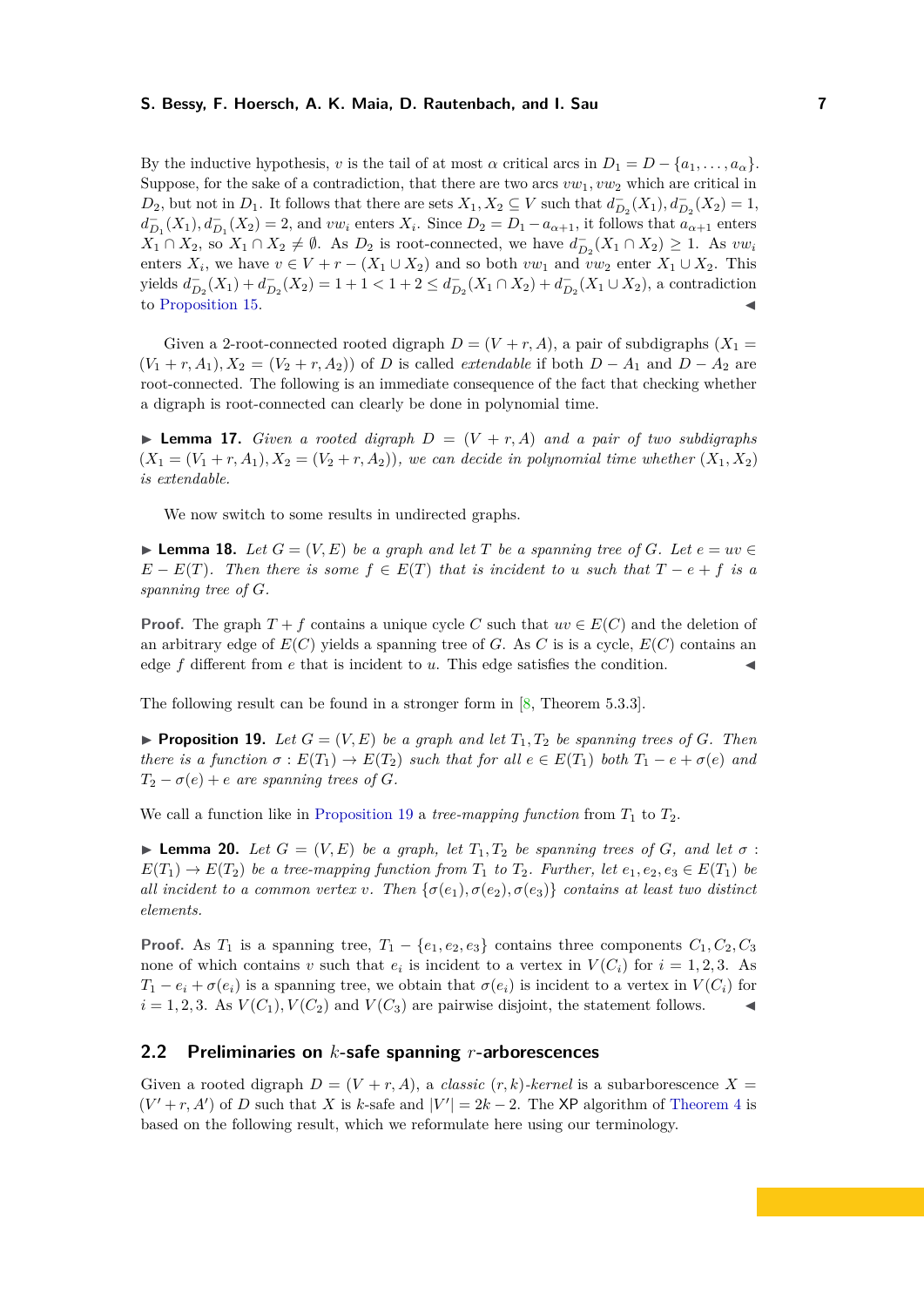**Example 21** (Bang-Jensen, Havet, and Yeo [\[3\]](#page-18-0)). Let  $D = (V + r, A)$  be a rooted digraph *with*  $|V| \geq 2k - 2$ . Then *D* contains two arc-disjoint *k*-safe spanning *r*-arborescences if and *only if D contains an extendable pair of arc-disjoint classic* (*r, k*)*-kernels. Further, the two arc-disjoint k-safe spanning r-arborescences can be constructed from the extendable pair of classic* (*r, k*)*-kernels in polynomial time.*

# <span id="page-7-2"></span>**2.3 Preliminaries on spanning** (*r, k*)**-flow branchings**

<span id="page-7-4"></span>We first need the following result that allows to recognize (*r, k*)-flow branchings.

**Example 22** (Bang-Jensen, Havet, and Yeo [\[3\]](#page-18-0)). *Given a rooted digraph*  $D = (V + r, A)$ *and a non-negative integer k, we can decide in polynomial time whether D is an* (*r, k*)*-flow branching.*

Given a digraph  $D = (V, A)$  and two vertices  $u, v \in V$ , a  $uv$ -path flow is a flow **c** such that  $\mathbf{c}(a) = 1$  for all arcs  $a \in A(P)$  and  $\mathbf{c}(a) = 0$  for all  $a \in A - A(P)$  for some *uv*-path P. Similarly, a *cycle flow* is a flow **c** such that  $\mathbf{c}(a) = 1$  of all  $a \in A(C)$  and  $\mathbf{c}(a) = 0$  for all  $a \in A - A(C)$  for some cycle *C*. We need the following result on flows which is proven in a more general form in [\[2\]](#page-18-3).

<span id="page-7-1"></span>► **Lemma 23.** Let  $X = (V + r, A)$  be a flow branching and  $\mathbf{z} : A \to \mathbb{Z}_{\geq 0}$  be a branching flow *in X. Then there is an rv-path flow*  $\mathbf{z}_v$  *for all*  $v \in V$  *and a set of cycle flows*  $\{z_C : C \in C\}$ *for some set of cycles*  $\mathcal C$  *such that*  $\mathbf{z} = \sum_{v \in V} \mathbf{z}_v + \sum_{C \in \mathcal C} \mathbf{z}_C$ .

We now use [Lemma 23](#page-7-1) to prove an important property of arc-minimal  $(r, k)$ -flow branchings. A rooted digraph  $X = (V + r, A)$  is called *triple-free* if it does not contain more than two arcs in the same direction between the same two vertices.

<span id="page-7-3"></span>► **Lemma 24.** *Let*  $X = (V + r, A)$  *be an arc-minimal*  $(r, k)$ *-flow branching with*  $|V| \geq 2k - 1$ *. Then X is triple-free.*

**Proof.** Suppose that *X* contains three arcs  $a_1, a_2, a_3$  whose tail is *u* and whose head is *v* for some  $u, v \in V+r$ . Further, let  $\mathbf{z}: A \to \mathbb{Z}$  be an  $(r, k)$ -branching flow. By [Lemma 23,](#page-7-1) we obtain that  $\mathbf{z} = \sum_{v \in V} \mathbf{z}_v + \sum_{C \in \mathcal{C}} \mathbf{z}_C$  where  $\mathbf{z}_v$  is an *rv*-path flow for all  $v \in V$  and  $\mathbf{z}_C$  is a cycle flow for all  $C \in \mathcal{C}$  for some set of cycles  $\mathcal{C}$ . Let  $\mathbf{z}' = \sum_{v \in V} \mathbf{z}_v$ . Observe that  $\mathbf{z}'$  is an  $(r, k)$ -branching flow. As all of the  $\mathbf{z}_v$  are path flows, we obtain  $\mathbf{z}^i(a_1) + \mathbf{z}^i(a_2) + \mathbf{z}^i(a_3) \leq |V| < 2(n-k)$ . It follows that we can define a flow  $\mathbf{z}'' : A \to \mathbb{Z}$  such that  $\mathbf{z}''(a_1) + \mathbf{z}''(a_2) = \mathbf{z}'(a_1) + \mathbf{z}'(a_2) + \mathbf{z}'(a_3)$ ,  $z''(a_3) = 0$  and  $z''(a) = z'(a)$  for all  $a \in A - \{a_1, a_2, a_3\}$ . It is easy to see that  $z''$  is an  $(r, k)$ -branching flow, so  $X - a_3$  is an  $(r, k)$ -flow branching, a contradiction to the minimality of  $X$ .

Given a rooted digraph  $D = (V + r, A)$  with  $|V + r| \geq 2k$ , a *classic*  $(r, k)$ -core is an  $(r, k)$ -flow branching  $X = (V' + r, A')$  that is a subdigraph of *D* with  $|V'| = 2k - 1$ . The XP algorithm of [Theorem 9](#page-3-5) is based on the following result, again reformulated using our terminology.

<span id="page-7-0"></span>**I Lemma 25** (Bang-Jensen, Havet, and Yeo [\[3\]](#page-18-0)). Let  $D = (V + r, A)$  be a rooted digraph *with*  $|V| \geq 2k - 1$ . Then *D* contains two arc-disjoint spanning  $(r, k)$ -flow branchings if and *only if D contains an extendable pair of arc-disjoint classic* (*r, k*)*-cores. Further, the two arc-disjoint spanning* (*r, k*)*-flow branchings can be constructed in polynomial time from the extendable pair of arc-disjoint classic* (*r, k*)*-cores.*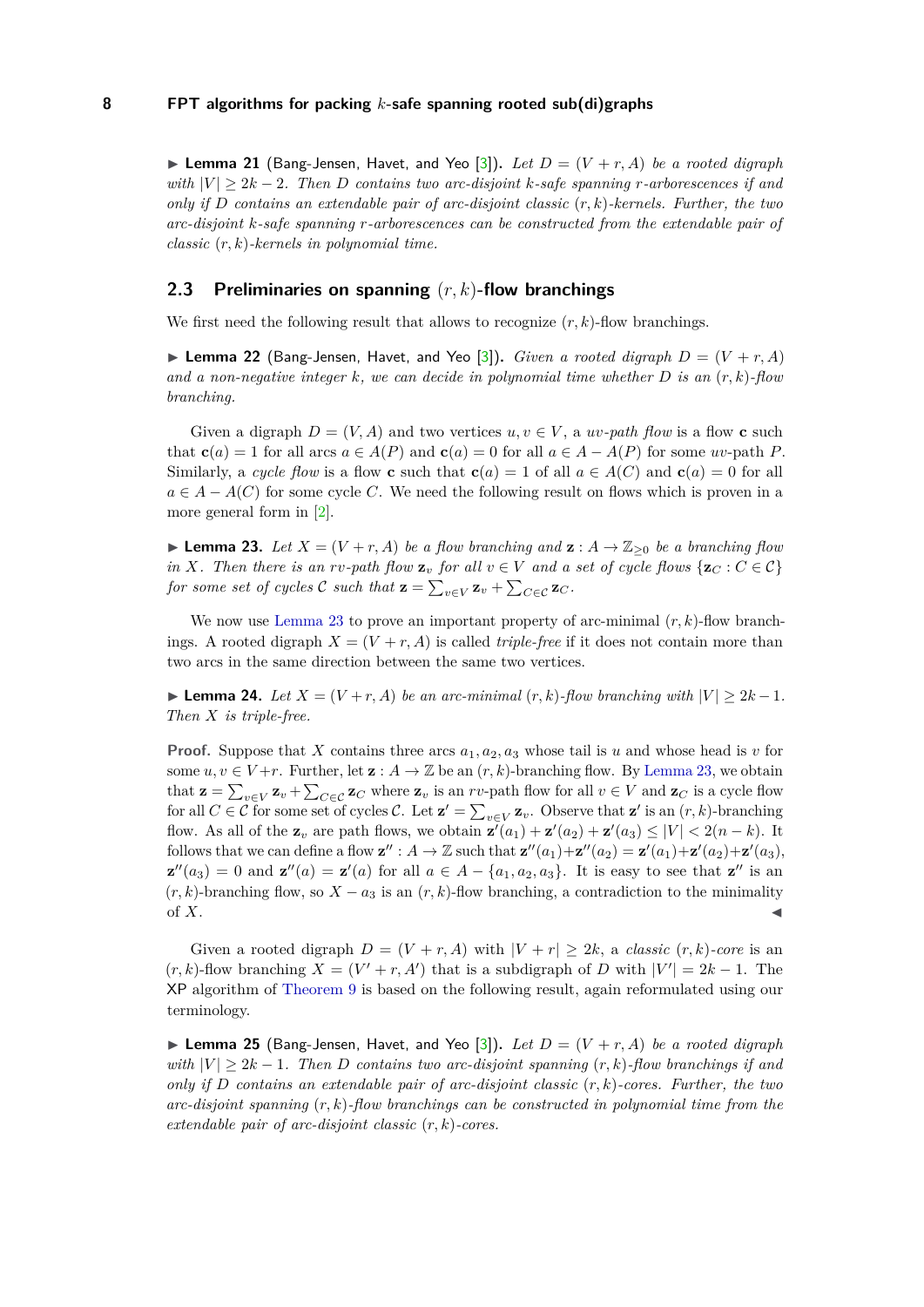# **2.4 Preliminaries on** (*r, k*)**-safe spanning trees**

We first define an equivalent for extendability in undirected graphs. Given a rooted graph  $G = (V + r, E)$ , a pair of subtrees  $(X_1, X_2)$  $(X_1, X_2)$  $(X_1, X_2)$  is called *completable*<sup>1</sup> if there are edge-disjoint spanning trees  $T_1, T_2$  of *G* such that  $E(X_i) \subseteq E(T_i)$ . The following result that allows to test completabality can be established using matroid theory as mentioned in [\[3\]](#page-18-0).

<span id="page-8-5"></span>**Example 26** (Bang-Jensen, Havet, and Yeo [\[3\]](#page-18-0)). *Given a graph*  $G = (V + r, E)$  *and a pair of subtrees*  $(X_1, X_2)$ *, we can decide in polynomial time whether*  $(X_1, X_2)$  *is completable.* 

Given a rooted graph  $G = (V + r, E)$  with  $|V + r| \geq 2k - 1$ , a *classic*  $(r, k)$ -certificate is an  $(r, k)$ -safe subtree  $X = (V' + r, E')$  of *G* with  $|V'| = 2k - 2$ . The XP algorithm of [Theorem 12](#page-3-1) is based on the following result, again restated using our terminology.

<span id="page-8-1"></span> $\blacktriangleright$  **Lemma 27** (Bang-Jensen, Havet, and Yeo [\[3\]](#page-18-0)). Let  $G = (V + r, E)$  be a rooted graph. Then *G contains two edge-disjoint* (*r, k*)*-safe spanning trees if and only if G contains a completable pair of classic* (*r, k*)*-certificates. Further, given a completable pair of classic* (*r, k*)*-certificates, we can compute two edge-disjoint* (*r, k*)*-safe spanning trees in polynomial time.*

# <span id="page-8-0"></span>**2.5 Preliminaries on parameterized complexity**

We refer the reader to [\[5\]](#page-18-4) for basic background on parameterized complexity, and we recall here only some basic definitions used in this article. A *parameterized problem* is a decision problem whose instances are pairs  $(x, k) \in \Sigma^* \times \mathbb{N}$ , where *k* is called the *parameter*. A parameterized problem *L* is *fixed-parameter tractable* (FPT) if there exists an algorithm A, a computable function f, and a constant c such that given an instance  $I = (x, k)$ , A (called an FPT *algorithm*) correctly decides whether  $I \in L$  in time bounded by  $f(k) \cdot |I|^c$ . A parameterized problem *L* is *slice-wise polynomial* (XP) if there exists an algorithm A and two computable functions  $f, g$  such that given an instance  $I = (x, k)$ , A (called an XP *algorithm*) correctly decides whether *I* is a positive instance of *L* in time bounded by  $f(k) \cdot |I|^{g(k)}$ .

A *kernelization algorithm*, or just *kernel*[2](#page-8-4) , for a parameterized problem *L* is an algorithm A that, in polynomial time, generates from an instance  $I = (x, k)$  of L an equivalent instance  $I' = (x', k')$  of *L* such that  $|x'| + k' \le f(k)$ , for some computable function  $f : \mathbb{N} \to \mathbb{N}$ . If  $f(k)$  is bounded from above by a polynomial of the parameter  $k$ , we say that  $L$  admits a *polynomial kernel*. It is well-known [\[5\]](#page-18-4) that a parameterized problem is FPT if and only if it admits a (not necessarily polynomial) kernel.

## <span id="page-8-2"></span>**3 An FPT algorithm for packing** *k***-safe spanning arborescences**

This section is concerned with proving [Theorem 5.](#page-2-1) Given a rooted digraph  $D = (V + r, A)$ and a positive integer *k*, we say that a vertex  $v \in V + r$  is *large* if  $|N_D^+(v)| \ge 6k - 5$ , and *small* otherwise. We let  $L<sub>D</sub>$  (resp.  $S<sub>D</sub>$ ) be the set of vertices in  $V + r$  which are large (resp. small) in *D*.

We are now ready to introduce a new notion of  $(r, k)$ -kernels for  $k$ -safe spanning  $r$ arborescences. A *compact*  $(r, k)$ -kernel is a subdigraph  $X = (V' + r, A')$  of *D* with  $|V'| \leq 2k-2$ satisfying the following:

<span id="page-8-3"></span><sup>1</sup> Note that we require a completable pair of trees to be edge-disjoint. This is in contrast with the fact that, in [Subsection 2.2](#page-6-2) and [Subsection 2.3,](#page-7-2) we do not require the elements in an extendable pair to be arc-disjoint. We adopt this asymmetric choice for technical reasons arising from the proofs.

<span id="page-8-4"></span><sup>&</sup>lt;sup>2</sup> This notion should not be confused with (classic or compact)  $(r, k)$ -kernels used throughout this article.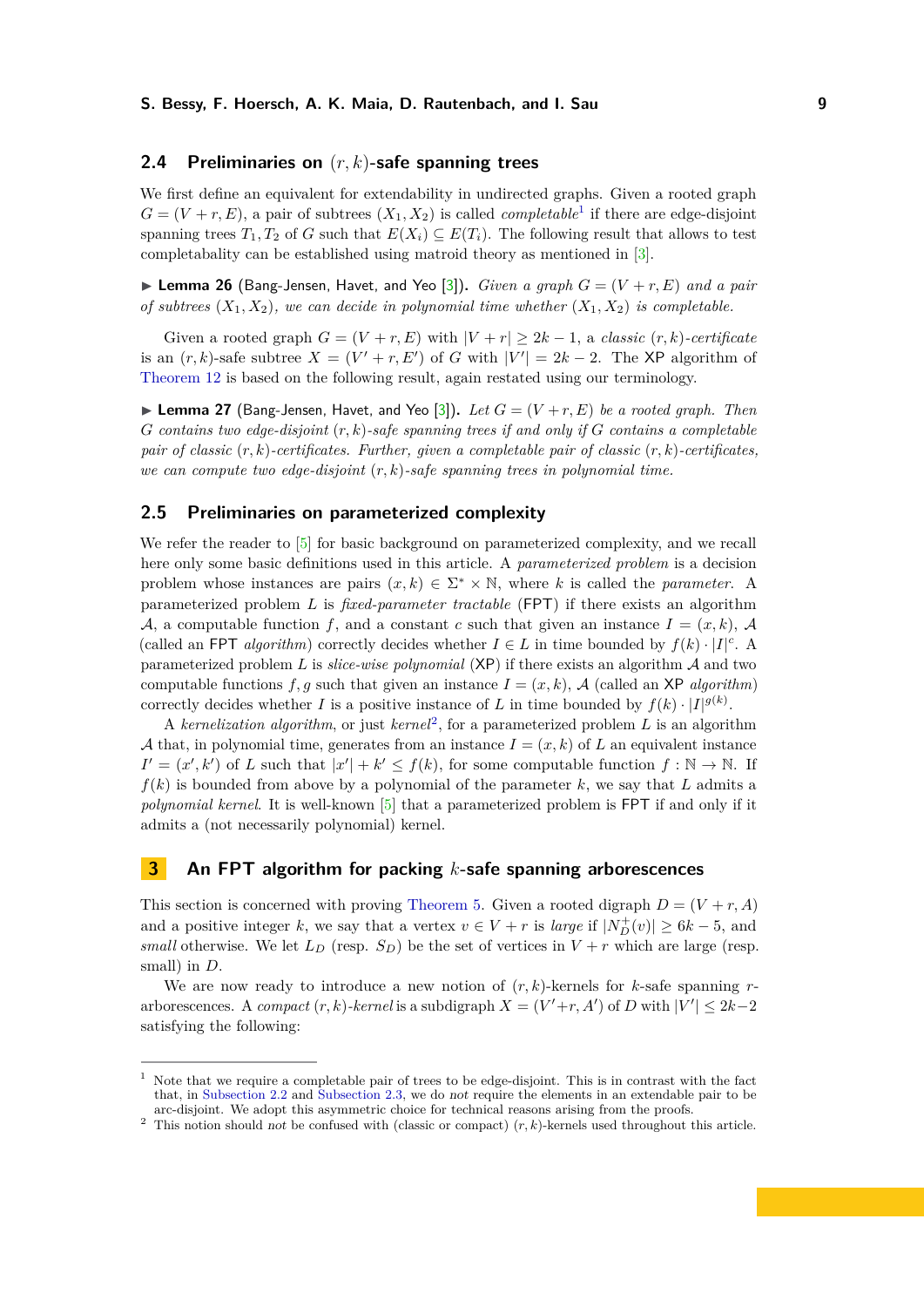- $\blacksquare$  *X* is an *r*-arborescence,
- all vertices in  $V' \cap L_D$  are sinks of X, and
- a *k*-safe *r*-arborescence *Y* can be obtained from *X* by adding a set  $V^*$  of  $2k 2 |V'|$ new vertices and adding an arc from a vertex in  $V' \cap L_D$  to *v* for all  $v \in V^*$ .

Observe that *Y* is not necessarily a subdigraph of *D*. The following result shows that compact (*r, k*)-kernels can be used in a similar way as classic (*r, k*)-kernels.

<span id="page-9-0"></span>► **Lemma 28.** *Let*  $D = (V + r, A)$  *be a* 2*-root-connected rooted digraph with*  $|V| > 2k - 2$ *. Then D contains two arc-disjoint k-safe spanning r-arborescences if and only if D contains an extendable pair of arc-disjoint compact* (*r, k*)*-kernels. Further, given an extendable pair of arc-disjoint compact* (*r, k*)*-kernels, we can find a pair of arc-disjoint k-safe spanning r-arborescences in polynomial time.*

**Proof.** By [Lemma 21,](#page-6-0) for the first part it suffices to prove that *D* contains a pair of arcdisjoint extendable compact (*r, k*)-kernels if and only if *D* contains a pair of arc-disjoint extendable classic (*r, k*)-kernels.

First let  $(X_1 = (V_1 + r, A_1), X_2 = (V_2 + r, A_2)$  be an extendable pair of arc-disjoint classic  $(r, k)$ -kernels. Let  $X'_{i} = (V'_{i} + r, A'_{i})$  be obtained from  $X_{i}$  by deleting  $B_{X_{i}}^{v} - v$  for all  $v \in (V_i + r) \cap L_D$ . By construction, the  $X_i'$  are *r*-arborescences and all vertices in  $(V'_i + r) \cap L_D$  are sinks in  $X'_i$ . Let  $Y_i$  be obtained from  $X'_i$  by adding the vertices in  $V_i - V'_i$ and adding an arc from a vertex  $v \in (V'_i + r) \cap L_D$  to a vertex  $w \in V_i - V'_i$  whenever  $w \in V(B_{X_i}^v) - v$ . Observe that  $Y_i$  is an arborescence with  $|V(Y_i)| = 2k - 1$ . Further, note that  $|V_i + r - V(B_{Y_i}^v)| = |V_i + r - V(B_{X_i}^v)| \ge k$  for all  $v \in V_i'$  and  $|V(B_{Y_i}^v)| = 0$  for all  $v \in V_i - V'_i$ . This yields that  $|V_i + r - V(B_{Y_i}^v)| \ge |V_i + r - V(B_{X_i}^v)| \ge k$  for all  $v \in V_i$  and so  $Y_i$  is a *k*-safe arborescence. By definition, we obtain that  $(X'_1, X'_2)$  is a pair of arc-disjoint compact  $(r, k)$ -kernels. Further,  $D - A_i$  is a subdigraph of  $D - A'_i$  that is root-connected, so  $D - A'_i$  is root-connected as well. This yields that  $(X'_1, X'_2)$  is extendable.

Now let  $(X_1 = (V_1 + r, A_1), X_2 = (V_2 + r, A_2)$  be an extendable pair of arc-disjoint compact  $(r, k)$ -kernels. By definition, there are *k*-safe arborescences  $Y_1, Y_2$  such that  $Y_i$  is obtained from  $X_i$  by adding a set  $V_i^*$  of  $2k - 2 - |V_i|$  new vertices and an arc from a vertex in  $V_i \cap L_D$  to *v* for all  $v \in V_i^*$ . Let  $(X_1' = (V_1' + r, A_1'), X_2' = (V_2' + r, A_2')$  be a pair of subdigraphs of *D* that are vertex-maximal with the following properties:

(i)  $X_i'$  is obtained from  $X_i$  by repeatedly adding another vertex  $v \in V - V_i$  and an arc of *A* that goes from a vertex in  $V_i \cap L_D$  to *v*,

- (ii)  $d_{X'_i}^+(v) \leq d_{Y_i}^+(v)$  for all  $v \in V_i \cap L_D$ ,
- (iii)  $A'_1$  and  $A'_2$  are disjoint, and
- (iv)  $(X'_1, X'_2)$  is extendable.

Note that  $(X_1, X_2)$  satisfies conditions (i)-(iv), so  $(X'_1, X'_2)$  is well-defined. Also observe that if condition (ii) is satisfied with equality for all  $v \in V_i \cap L_D$ , then  $X_i'$  is isomorphic to  $Y_i$ , so  $X'_i$  is a *k*-safe arborescence and by definition also a classic  $(r, k)$ -kernel. If this is the case for both  $X'_1$  and  $X'_2$ , we are done by conditions (iii) and (iv).

We may therefore suppose by symmetry that there is a vertex  $v \in V_1 \cap L_D$  with  $d_{X'_1}^+(v) < d_{Y_1}^+(v)$ . For any  $a = vz_a$  with  $z_a \in N_D^+(v) - V'_1$ , let  $X_a = (V'_1 \cup z_a, A'_1 \cup a)$ . By the maximality of  $X'_1$ , we obtain that  $X_a$  violates one of conditions (i)-(iv) for all  $a \in \delta_D^+(v)$ with  $z_a \in N_D^+(v) - V_1'$ . By construction and the choice of *v*,  $X_a$  satisfies conditions (i) and (ii) for all  $a \in \delta_D^+(v)$  with  $z_a \in N_D^+(v) - V'_1$ . If  $X_a$  violates (iii), then  $z_a \in V'_2$ . By (ii), we have  $|V_2'| \leq |V_2 \cup V_2^*| = 2k - 2$  and so this is the case for at most  $2k - 2$  vertices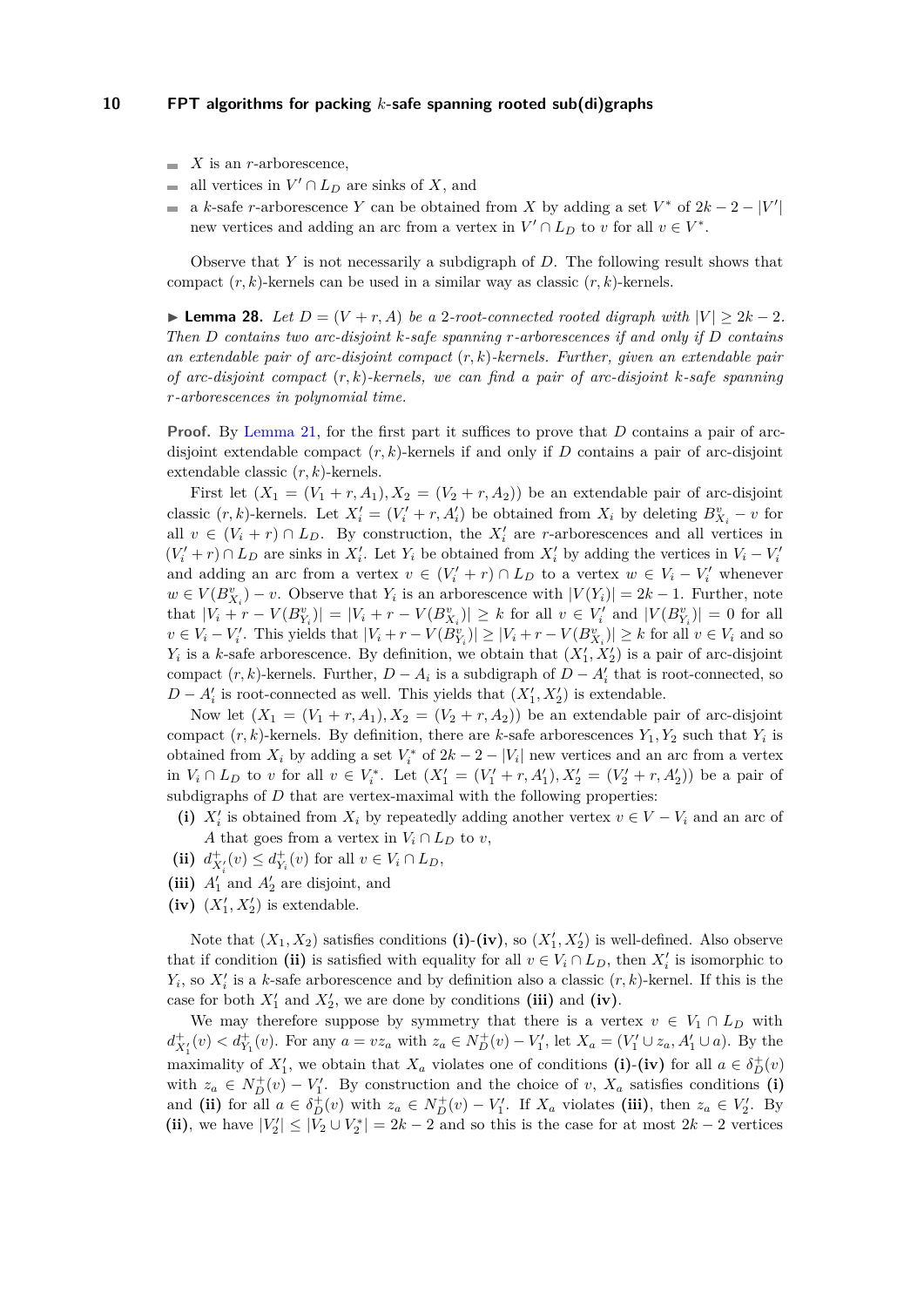$z_a \in N_D^+(v) - V_1'$ . If  $X_a$  does not satisfy **(iv)**, then *a* is critical in  $D - A_1'$ . As *D* is 2-rootconnected and  $X_1'$  is an arborescence by construction, [Lemma 16](#page-5-2) implies that this is the case for at most  $|A'_1| = |V'_1| \leq |V_1 \cup V_1^*| = 2k - 2$  vertices  $z_a \in N_D^+(v) - V'_1$ . As  $v \in L_D$  and  $|V'_1| \leq |V_1 \cup V_1^*| = 2k - 2$ , we have  $|N_D^+(v) - V'_1| \geq (6k - 5) - (2k - 2) > (2k - 2) + (2k - 2)$ , so there is at least one vertex in  $z \in N_D^+(v) - V_1'$  and an arc  $a = vz$  such that  $X_a$  does not violate any of conditions **(i)**-**(iv)**, a contradiction.

Observe that the second part of the proof yields an algorithm for computing a pair of arc-disjoint extendable classic  $(r, k)$ -kernels. Indeed, every time we try to add an arc  $a = vz$ to  $X'_{i}$ , we test if  $(X_{a}, X'_{3-i})$  satisfies conditions (i)-(iv). Conditions (i)-(iii) can clearly be checked in polynomial time and, by [Lemma 17,](#page-6-3) condition **(iv)** can also be checked in polynomial time. Never testing an arc that is parallel to one that we have tested already, after at most  $4k - 4$  failed attempts, we manage to add a new vertex to  $V_i'$ . We repeat this procedure  $|V_i^*| \leq 2k - 2$  times. It follows that a pair of arc-disjoint extendable classic  $(r, k)$ -kernels can be computed in time  $k^2 \cdot n^{O(1)} = n^{O(1)}$ . By the second part of [Lemma 21,](#page-6-0) we can then find the arc-disjoint *k*-safe spanning arborescences in *D* in time  $n^{O(1)}$ . Therefore, the overall running time of the algorithm is polynomial, as claimed.

We are now ready to proceed to the proof of [Theorem 5.](#page-2-1)

**Proof of Theorem [5.](#page-2-1)** We may suppose that there are at most two parallel arcs from *u* to *v* for any  $u, v \in V$ . If  $|V| < 2k - 2$ , the problem can be solved by a brute force algorithm in time  $2^{O(k^2)}$ , by generating all pairs of subdigraphs of *D* and checking whether any of these pairs satisfies the required conditions. We may hence also suppose that  $|V| \geq 2k - 2$ .

We can first decide in time  $n^{O(1)}$  if *D* is 2-root-connected. If it is not, the answer is negative, so we may suppose it is. Let  $X_1 = (V_1+r, A_1), X_2 = (V_2+r, A_2)$  be two subdigraphs of *D* with  $|V_1|, |V_2| \leq 2k - 2$ . In order to test whether  $X_i$  is a compact  $(r, k)$ -kernel, we first verify if  $X_i$  is an *r*-arborescence such that all the vertices in  $V_i \cap L_D$  are sinks in  $X_i$ . If this is the case, we add a set  $V_i^*$  of  $2k - 2 - |V_i|$  new vertices to  $X_i$ . We then test all possibilities to add one arc from  $(V_i + r) \cap L_D$  to *v* for all  $v \in V_i^*$ . As  $|V_i + r| \leq 2k$  and  $|V_i^*| \leq 2k$ , there are at most  $2k^{2k} = 2^{O(k \cdot \log k)}$  possibilities to check. For each of these possibilities, we can then check in polynomial time whether the obtained graph is a *k*-safe arborescence.

For each such pair  $X_1, X_2$ , by the definition of classic  $(r, k)$ -kernels, we can therefore check in time  $2^{O(k \cdot \log k)}$  whether both  $X_1$  and  $X_2$  are compact  $(r, k)$ -kernels. By [Lemma 17,](#page-6-3) we can therefore decide in time  $2^{O(k \cdot \log k)} + n^{O(1)}$  if  $(X_1, X_2)$  is an extendable pair of arc-disjoint compact  $(r, k)$ -kernels in *D*. By [Lemma 28,](#page-9-0) it therefore suffices to prove that there are at most  $2^{O(k^2 \cdot \log k)}$  possible candidates for the extendable pair of arc-disjoint compact  $(r, k)$ -kernels, and that these can be generated within this running time.

Let  $X = (V' + r, A')$  be a compact  $(r, k)$ -kernel in *D*. Observe that every vertex in  $V'$  can be reached from  $r$  by a directed path all of whose interior vertices are in  $S_D$  and whose length is at most  $k - 1$ . As every vertex in  $S<sub>D</sub>$  has at most  $6k - 6$  out-neighbors, we obtain that the number of vertices that can be reached by such a path is at most  $1 + (6k - 6) + (6k - 6)^2 + \ldots + (6k - 6)^{k-1} \leq (6k)^k$ . As *V*' contains at most  $2k - 2$  vertices, there are at most  $\binom{(6k)^k}{2k-2}$  $\binom{(6k)^k}{2k-2}$  ≤  $(6k)^{2k^2}$  possibilities to choose *V'*.

Now suppose that we have chosen  $V'$  of size  $2k - 2$ . As there are at most two arcs in the same direction between any two vertices, there are at most  $4\binom{|V' + r|}{2} \le 16k^2$  arcs that have their head and tail in  $V' + r$ . As  $|A'| = 2k - 2$ , there are at most  $\binom{16k^2}{2k}$  $\binom{16k^2}{2k-2} \leq (16k^2)^{2k}$ possibilities to choose A'. It follows that there are at most  $(6k)^{2k^2} \cdot (16k^2)^{2k}$  possibilities to choose a compact  $(r, k)$ -kernel X. As these can be computed by a brute force method, the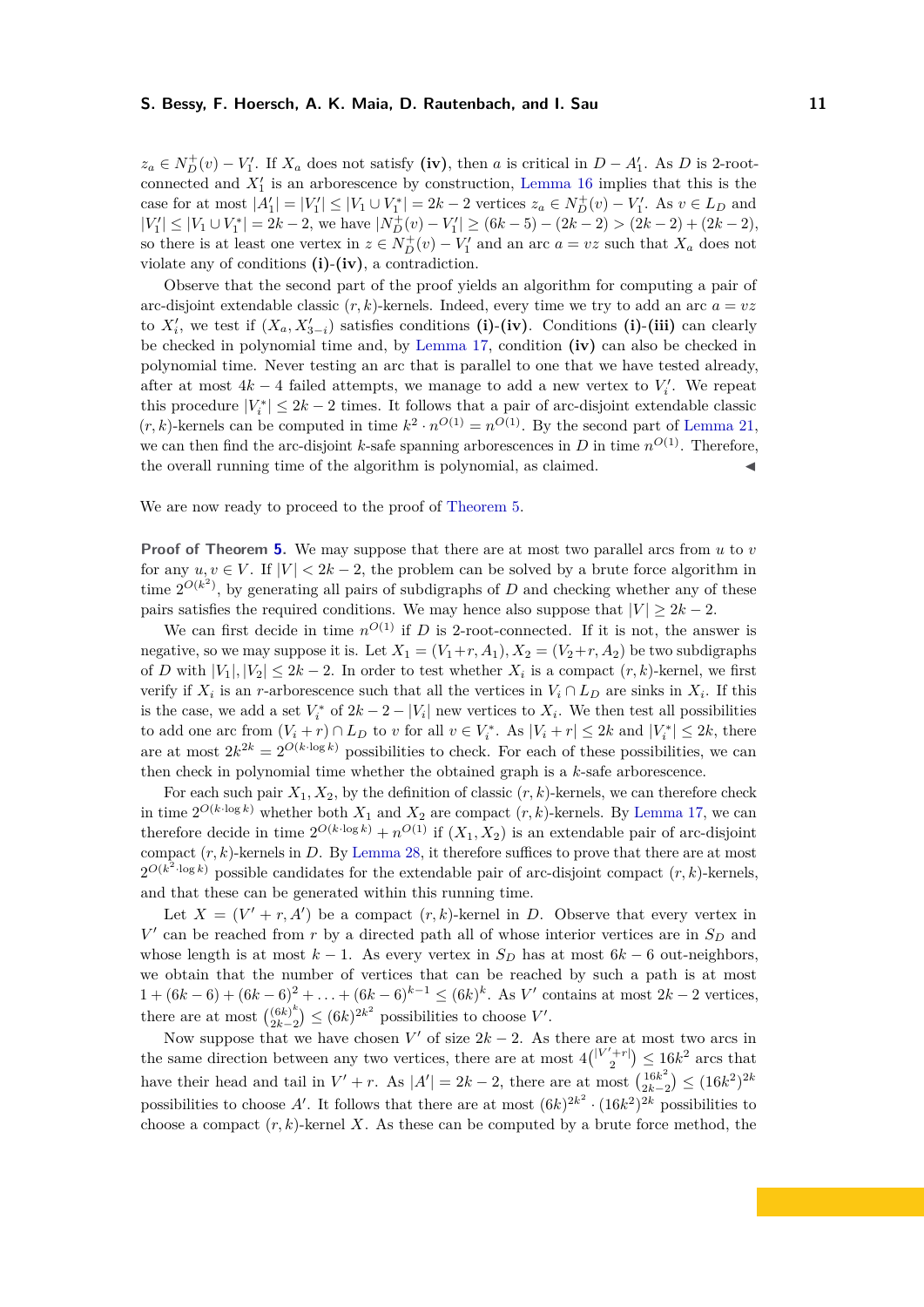algorithm can finish after checking less than  $f(k) = {6k^{2k^2} \cdot (16k^2)^{2k} \over 2}$  $2^{(16k^2)^{2k}}$  =  $2^{O(k^2 \cdot \log k)}$  candidates for the extendable pair of arc-disjoint compact (*r, k*)-kernels.

If no extendable pair of arc-disjoint compact (*r, k*)-kernels exists, by [Lemma 28,](#page-9-0) *D* does not contain two arc-disjoint *k*-safe spanning arborescences. On the other hand, once we have found an extendable pair of arc-disjoint compact (*r, k*)-kernels, we can compute the two arc-disjoint *k*-safe spanning *r*-arborescences in polynomial time by the second part of [Lemma 28.](#page-9-0) The overall running time of the obtained algorithm is  $2^{O(k^2 \cdot \log k)} \cdot n^{O(1)}$ .

# <span id="page-11-1"></span>**4 An FPT algorithm for packing spanning** (*r, k*)**-flow branchings**

This section is concerned with proving [Theorem 10.](#page-3-3) Slightly modifying the terminology introduced in [Section 3,](#page-8-2) given a 2-root-connected digraph  $D = (V + r, A)$  and a positive integer *k*, we say that a vertex *v* is *large* if  $|N^+(v)| \ge 20k^2 + 1$ , and *small* otherwise. Again, we let  $L_D$  (resp.  $S_D$ ) be the set of vertices in  $V + r$  which are large (resp. small) in *D*.

We are now ready to introduce a new notion of  $(r, k)$ -cores for spanning  $(r, k)$ -flow branchings. A *compact*  $(r, k)$ -core is a subdigraph  $X = (V' + r, A')$  of *D* with  $|V'| \leq 2k - 1$ satisfying the following:

- all vertices in  $V' \cap L_D$  are sinks in X and
- an  $(r, k)$ -flow branching *Y* can be obtained from *X* by adding a set  $V^*$  of  $2k 1 |V'|$ new vertices and adding an arc from a vertex in  $V' \cap L_D$  to *v* for all  $v \in V^*$ .

Observe that *Y* is not necessarily a subdigraph of *D*. The following result, which is similar to [Lemma 28,](#page-9-0) shows that compact  $(r, k)$ -cores can be used in a similar way as classic  $(r, k)$ -cores.

<span id="page-11-0"></span>► **Lemma 29.** *Let*  $D = (V + r, A)$  *be a* 2*-root-connected rooted digraph with*  $|V| \geq 2k - 1$ *. Then D has two arc-disjoint spanning* (*r, k*)*-flow branchings if and only if D contains an extendable pair of arc-disjoint compact* (*r, k*)*-cores. Further, given an extendable pair of triplefree arc-disjoint compact* (*r, k*)*-cores, we can find a pair of arc-disjoint spanning* (*r, k*)*-flow branchings in polynomial time.*

**Proof.** By [Lemma 25,](#page-7-0) for the first part it suffices to prove that *D* contains an extendable pair of arc-disjoint compact  $(r, k)$ -cores if and only if  $D$  contains an extendable pair of arc-disjoint classic (*r, k*)-cores.

First let  $(X_1 = (V_1 + r, A_1), X_2 = (V_2 + r, A_2)$  be an extendable pair of arc-disjoint classic  $(r, k)$ -cores. Let  $X'_i = (V'_i + r, A'_i)$  be obtained from  $X_i$  by first deleting all arcs in  $A_i$ whose tail is a large vertex and then restricting to the subdigraph that is root-connected from *r*. As  $A'_i \subseteq A_i$ ,  $(X'_1, X'_2)$  is extendable. It remains to show that  $X'_1$  and  $X'_2$  are compact  $(r, k)$ -cores. By construction, all vertices in  $V_i' \cap L_D$  are sinks in  $X_i'$ . As  $X_i$  is an  $(r, k)$ -flow branching, there is an  $(r, k)$ -branching flow  $\mathbf{z}: A_i \to \mathbb{Z}$  in  $X_i$ . Create  $Y_i$  from  $X_i$  by attaching **z** $(\delta^+_{X_i}(v))$  arcs directed away from *v* to every vertex  $v \in V_i' \cap L_D$ . Assigning **z**'(*a*) = 1 for all arcs leaving a large vertex in  $Y_i$  and  $\mathbf{z}'(a) = \mathbf{z}(a)$  for all remaining arcs, we obtain that  $\mathbf{z}'$  is an  $(r, k)$ -branching flow in  $Y_i$ , so  $Y_i$  is an  $(r, k)$ -flow branching. Furthermore, we have  $|V(Y_i) - r| = \mathbf{z}'(\delta_{Y_i}^+(r)) = \mathbf{z}(\delta_{X_i}^+(r)) = |V_i| = 2k - 1$ . It follows by definition that  $X_i'$  is a compact (*r, k*)-core.

Now let  $(X_1 = (V_1 + r, A_1), X_2 = (V_2 + r, A_2)$  be an extendable pair of arc-disjoint compact  $(r, k)$ -cores. Possibly deleting arcs, we may suppose by [Lemma 24](#page-7-3) and as  $|V| > 2k-1$ that  $X_1$  and  $X_2$  are triple-free. By definition, there are  $(r, k)$ -flow branchings  $Y_1, Y_2$  such that  $Y_i$  is obtained from  $X_i$  by adding a set  $V_i^*$  of  $2k-1-|V_i|$  new vertices and adding an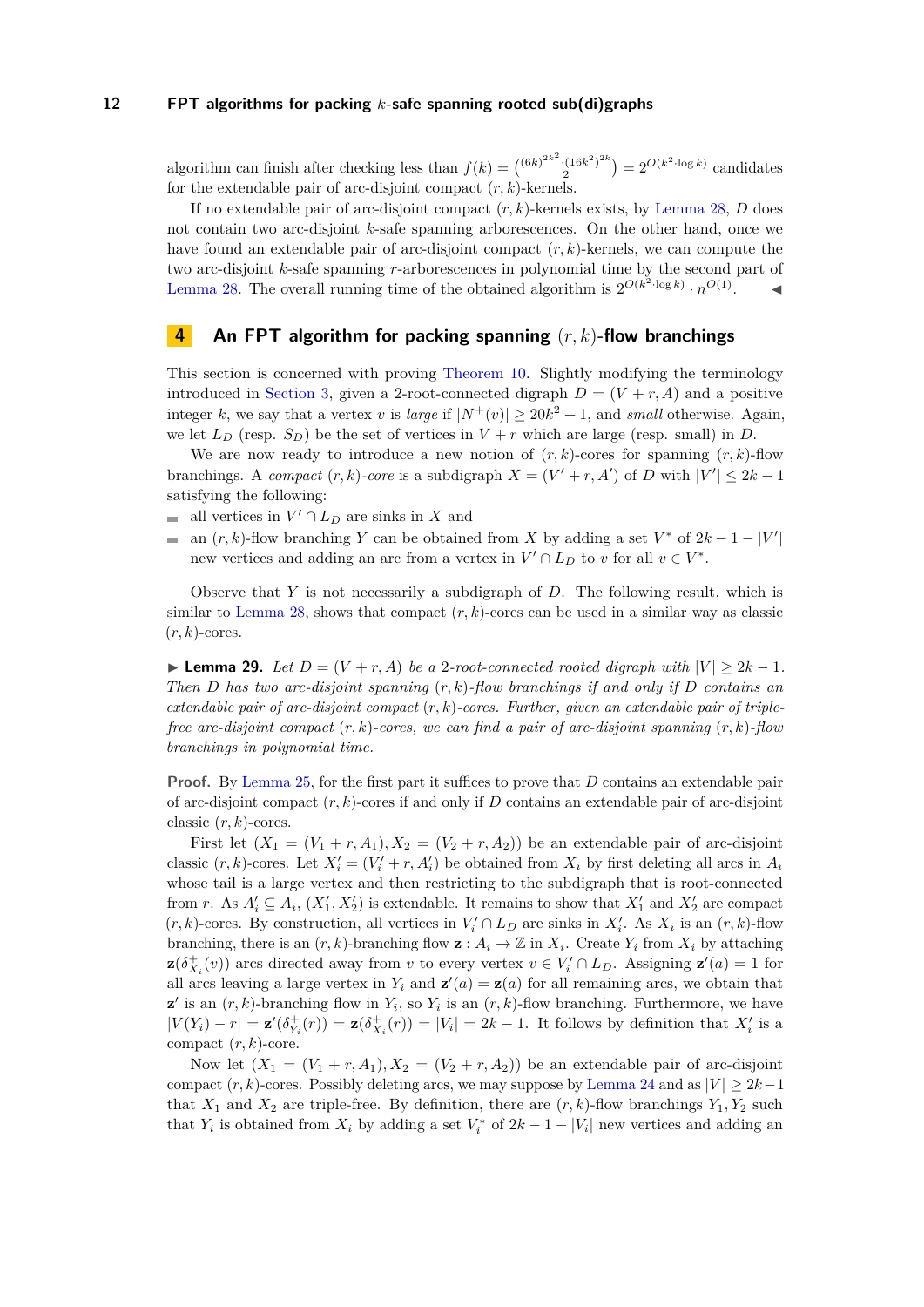arc from a vertex in  $V_i \cap L_D$  to *v* for all  $v \in V_i^*$ . Let  $X_1' = (V_1' + r, A_1')$  and  $X_2' = (V_2' + r, A_2')$ be subdigraphs of *D* that are vertex-maximal with the following properties:

- (i)  $X_i'$  is obtained from  $X_i$  by repeatedly adding another vertex in  $v \in V V_i$  and an arc of *A* that goes from a vertex in  $V_i \cap L_D$  to *v*,
- (ii)  $d_{X'_i}^+(v) \leq d_{Y_i}^+(v)$  for all  $v \in V_i \cap L_D$ ,
- (iii)  $A'_1$  and  $A'_2$  are disjoint, and
- (iv)  $(X'_1, X'_2)$  is extendable.

Note that  $(X_1, X_2)$  satisfies conditions (i)-(iv), so  $(X'_1, X'_2)$  is well-defined. Further, observe that if condition (ii) is satisfied with equality for all  $v \in V_i \cap L_D$ , then  $X_i'$  is isomorphic to  $Y_i$ , so  $X'_i$  is an  $(r, k)$ -flow branching, thus by definition also a classic  $(r, k)$ -core. If this is the case for both  $X_1'$  and  $X_2'$ , we are done by conditions (iii) and (iv).

We may therefore suppose by symmetry that there is some  $v \in V_1 \cap L_D$  with  $d_{X'_1}^+(v)$  $d_{Y_1}^+(v)$ . For any  $a = vz_a$  with  $z_a \in N_D^+(v) - V_1'$ , let  $X_a = (V_1' \cup z_a, A_1' \cup a)$ . By the maximality of  $X'_1$ ,  $X_a$  violates one of conditions (i)-(iv) for all  $a \in \delta_D^+(v)$  with  $z_a \in N_D^+(v) - V'_1$ . By construction and the choice of *v*,  $X_a$  satisfies conditions (i) and (ii) for all  $a \in \delta_D^+(v)$  with  $z_a \in N_D^+(v) - V_1'$ . If  $X_a$  violates condition (iii), then  $z_a \in V_2'$ . As  $|V_2'| \leq |V(Y_2)| = 2k$ , this is the case for at most 2*k* vertices in  $N_D^+(v) - V'_1$ . If  $X_a$  does not satisfy (iv), then *a* is critical in  $D - A'_1$ . As  $X_1$  is triple-free and  $|V'_i| \leq 2k$  and by construction, we obtain that  $|A'_1| \leq 4\binom{|V'_1|}{2} \leq 16k^2$ . Now [Lemma 16](#page-5-2) implies that this is the case for at most  $16k^2$ vertices in  $N_D^+(v) - V_1'$ . As  $v \in L_D$  and  $|V_1'| \leq |V_1 \cup V_1^*| = 2k - 1$ , we have  $|N_D^+(v) - V_1'| \geq$  $(20k^2 + 1) - (2k - 1) > 2k + 16k^2$ , so there is at least one vertex  $z \in N_D^+(v) - V_1'$  and an arc  $a = vz$  such that  $X_a$  does not violate any of conditions (i)-(iv), a contradiction.

Observe that the second part of the proof yields an algorithm for computing a pair of arc-disjoint extendable classic  $(r, k)$ -cores. Indeed, every time we try to add an arc  $a = vz$ to  $X'_{i}$ , we test if  $(X_{a}, X'_{3-i})$  satisfies conditions (i)-(iv). Conditions (i)-(iii) can clearly be checked in polynomial time and, by [Lemma 17,](#page-6-3) condition **(iv)** can also be checked in polynomial time. Never checking an arc *a* which is parallel to an arc we have already checked, after at most  $20k^2$  failed attempts, we manage to add a new vertex to  $V_i'$ . We repeat this procedure at most  $|V_i^*| \leq 2k$  times. It follows that a pair of arc-disjoint extendable classic  $(r, k)$ -cores can be computed in time  $40k^3 \cdot n^{O(1)} = n^{O(1)}$ . By the second part of [Lemma 25,](#page-7-0) we can then find the arc-disjoint spanning  $(r, k)$ -flow branchings in *D* in polynomial time. The overall running time of the algorithm is polynomial, as claimed.

We are now ready to proceed to the proof of [Theorem 10.](#page-3-3)

**Proof of Theorem [10.](#page-3-3)** First consider the case that  $|V| < 2k - 1$ . Observe that any arcminimal spanning  $(r, k)$ -flow branching has at most  $|V|$  parallel arcs between any two vertices. It follows that, for any two vertices  $u, v$ , at most  $\gamma := 4k^2$  different distributions of the arcs between *u* and *v* among the two candidates for the spanning  $(r, k)$ -flow branchings have to be considered, including taking none of these arcs. Since there are  $\mu := \binom{|V|}{2} = O(k^2)$ 2 pairs of vertices, the total number of choices for these distributions is  $\gamma^{\mu} = 2^{O(k^2 \cdot \log k)}$ . The problem can therefore be solved by a brute force algorithm in time  $2^{O(k^2 \cdot \log k)}$ , by generating all  $2^{O(k^2 \cdot \log k)}$  pairs of candidate subdigraphs of *D* and checking whether any of these pairs satisfies the required conditions. We may hence suppose that  $|V| \geq 2k - 1$ .

By [Lemma 24,](#page-7-3) we may also suppose that there are at most four parallel arcs between any two vertices in *D*. We can first decide in polynomial time if *D* is 2-root-connected. If it is not, the answer is negative, so we may suppose it is. Let  $X_1 = (V_1 + r, A_1), X_2 = (V_2 + r, A_2)$ be two subdigraphs of *D* with  $|V_1|, |V_2| \leq 2k - 1$ . In order to test whether  $X_i$  is a compact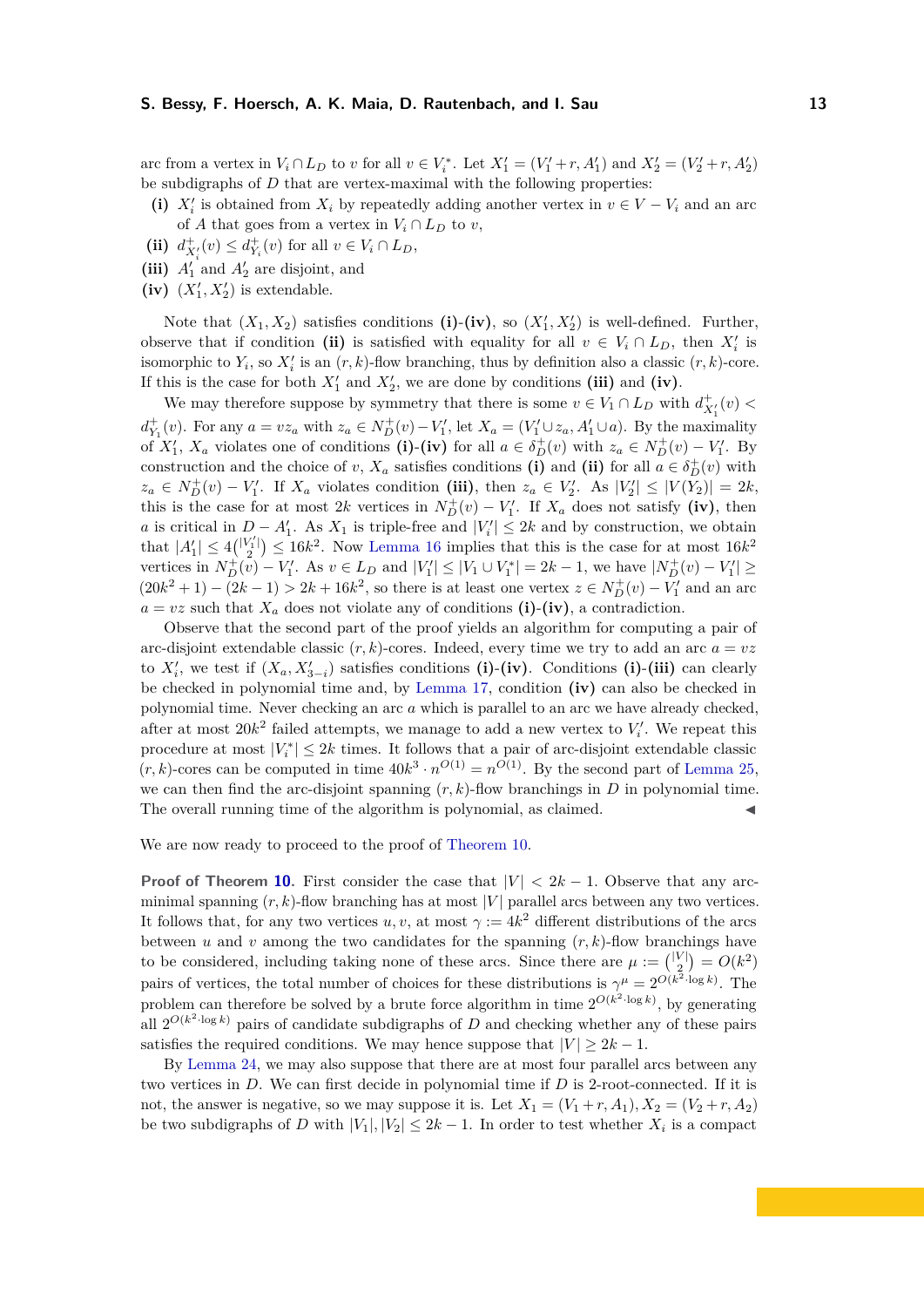$(r, k)$ -core, we first test if all vertices in  $V_i \cap L_D$  are sinks in  $X_i$ . We then add a set  $V_i^*$  of  $2k-1-|V_i|$  new vertices to  $X_i$ . We then test all possibilities to add one arc from  $(V_i+r) \cap L_D$ to *v* for all  $v \in V_i^*$ . As  $|V_i|, |V_i^*| \leq 2k$ , there are at most  $2k^{2k} = 2^{O(k \cdot \log k)}$  possibilities to check. By [Lemma 22,](#page-7-4) we can check in time polynomial in *k* whether each of the resulting graphs is an  $(r, k)$ -flow branching. Thus, we can check in time  $2^{O(k \cdot \log k)}$  whether both  $X_1$  and  $X_2$  are compact  $(r, k)$ -cores. By [Lemma 17,](#page-6-3) we can therefore decide in time  $2^{O(k \cdot \log k)} + n^{O(1)}$ if  $(X_1, X_2)$  is an extendable pair of arc-disjoint compact  $(r, k)$ -cores in *D*. By [Lemma 29,](#page-11-0) it therefore suffices to prove that there are at most  $2^{O(k^2 \cdot \log k)}$  possible candidates for the extendable pair of arc-disjoint compact (*r, k*)-cores, and that these can be generated within the same running time.

Let  $X = (V' + r, A')$  be a compact  $(r, k)$ -core in *D*. Observe that every vertex in  $V'$ can be reached from *r* by a directed path all of whose internal vertices are in *S<sup>D</sup>* and whose length is at most  $2k - 1$ . As every vertex in  $S_D$  has at most  $20k^2$  out-neighbors, we obtain that the number of vertices that can be reached by such a path is at most  $1 + 20k^2 + (20k^2)^2 + \ldots + (20k^2)^{2k-1} \leq (20k^2)^{2k}$ . As *V'* contains at most  $2k - 1$  vertices, there are at most  $\binom{(20k^2)^{2k}}{(2k-1)}$  $\binom{20k^2}{2k-1}$   $\leq$   $(20k^2)^{4k^2}$  possibilities to choose *V'*. Now suppose that we have chosen *V*' of size at most  $2k - 1$ . As there are at most four arcs in the same direction between any two vertices, there are at most  $8\binom{|V'|}{2} \leq 32k^2$  arcs that have their head and tail in  $V' + r$ . As all arcs of *A'* have both ends in  $V' + r$ , there are at most  $2^{32k^2}$  possibilities to choose A'. It follows that there are at most  $(20k^2)^{4k^2} \cdot 2^{32k^2}$  possibilities to choose a compact  $(r, k)$ -core *X*. As these can be computed by a brute force method, the algorithm can finish after checking less than  $f(k) = \left(\frac{(20k^2)^{4k^2} \cdot 2^{32k^2}}{2}\right)$  $\binom{k^2 \cdot 2^{32k^2}}{2} = 2^{O(k^2 \cdot \log k)}$  candidates for the extendable pair of compact (*r, k*)-cores.

If no such extendable pair of arc-disjoint compact (*r, k*)-cores exists, by [Lemma 29,](#page-11-0) *D* does not contain two arc-disjoint spanning (*r, k*)-flow branchings. On the other hand, if we find an extendable pair of arc-disjoint compact extendable (*r, k*)-cores, we also find such a pair  $(X_1, X_2)$  where  $X_1$  and  $X_2$  are arc-minimal, so by [Lemma 24](#page-7-3) triple-free. By the second part of [Lemma 29,](#page-11-0) we can compute the two arc-disjoint spanning (*r, k*)-flow branchings in polynomial time. The overall running time of the obtained algorithm is  $2^{O(k^2 \cdot \log k)} \cdot n^{O(1)}$ .

# <span id="page-13-1"></span>**5 An FPT algorithm for packing** (*r, k*)**-safe spanning trees**

This section is concerned with proving [Theorem 13.](#page-3-4) Again, slightly modifying the terminology introduced in [Section 3](#page-8-2) and reused in [Section 4,](#page-11-1) given a rooted graph  $G = (V + r, E)$  and a positive integer *k*, we say that a vertex  $v \in V + r$  is *large* if  $|N_G(v)| \geq 8k - 7$ , and *small* otherwise. And again, we let  $L_G$  (resp.  $(S_G)$ ) be the set of vertices in *V* which are large (resp. small) in *G*.

We are now ready to introduce a new notion of certificates for  $(r, k)$ -safe spanning trees. A *compact*  $(r, k)$ -certificate is a subgraph  $X = (V' + r, E')$  of *G* with  $|V'| \leq 2k - 2$  satisfying the following:

- $\blacksquare$  *X* is a tree,
- all vertices in  $V' \cap L_G$  are leaves of X, and
- an  $(r, k)$ -safe spanning tree *Y* can be obtained from *X* by adding a set  $V^*$  of  $2k 2 |V'|$ new vertices and adding an edge from a vertex in  $V' \cap L_G$  to *v* for all  $v \in V^*$ .

<span id="page-13-0"></span>Observe that *Y* is not necessarily a subgraph of *G*. The following result, which is similar to [Lemma 28](#page-9-0) and [Lemma 29,](#page-11-0) shows that compact certificates can be used in a similar way as classic certificates.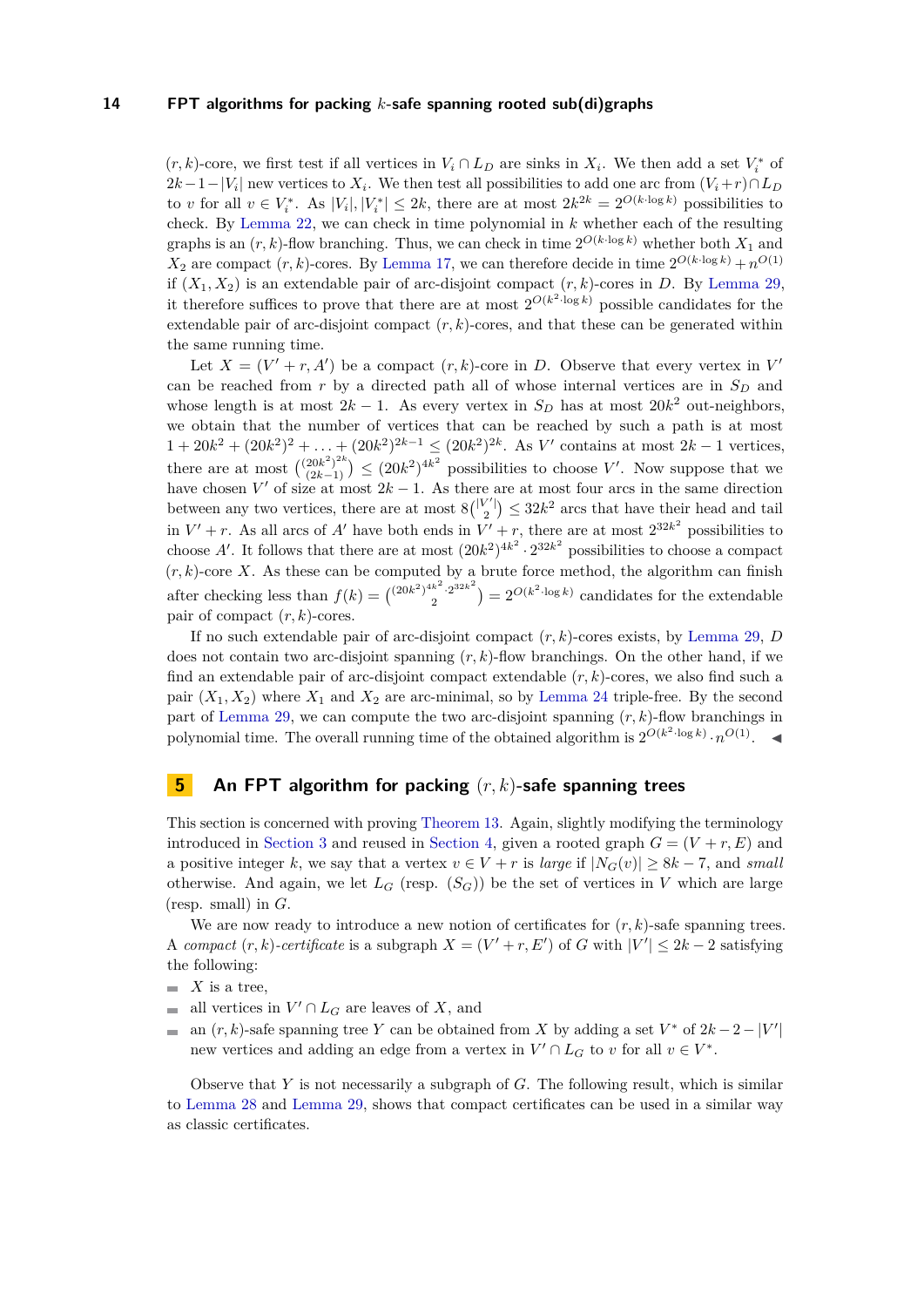**► Lemma 30.** Let  $G = (V + r, E)$  be a rooted graph with  $|V| \geq 2k - 2$ . Then G has two *edge-disjoint* (*r, k*)*-safe spanning trees if and only if G contains a completable pair of compact* (*r, k*)*-certificates. Further, given a completable pair of compact* (*r, k*)*-certificates, we can find a pair of edge-disjoint* (*r, k*)*-safe spanning trees in polynomial time.*

**Proof.** By [Lemma 27,](#page-8-1) for the first part it suffices to prove that *G* contains a completable pair of compact  $(r, k)$ -certificates if and only if  $G$  contains a pair of completable classic  $(r, k)$ -certificates.

First let  $(X_1 = (V_1 + r, E_1), X_2 = (V_2 + r, E_2)$  be a completable pair of classic  $(r, k)$ certificates. Let  $X'_i = (V'_i + r, E'_i)$  be obtained from  $X_i$  by deleting  $C_{X_i}^v$  for all  $v \in (V_i + r) \cap L_G$ . By construction, the  $X'_i$  are trees and all vertices in  $(V'_i + r) \cap L_G$  are leaves in  $X'_i$ . Let  $Y_i$ be obtained from  $X_i'$  by adding the vertices in  $V_i - V_i'$  and adding an edge from a vertex  $v \in (V'_i + r) \cap L_G$  to a vertex  $w \in V_i - V'_i$  whenever  $w \in V(C_{X_i}^v)$ . Observe that  $Y_i$  is a tree with  $|V(Y_i)| = 2k - 1$ . Further, we have  $|V_i - V(C_{Y_i}^v)| = |V_i - V(C_{X_i}^v)| \ge k$  for all  $v \in V_i'$ and  $|V(C_{Y_i}^v)| = 0$  for all  $v \in V_i - V_i'$ . This yields that  $|V_i - V(C_{Y_i}^v)| \ge |V_i - V(C_{X_i}^v)| \ge k$  for all  $v \in V_i$  and so  $Y_i$  is an  $(r, k)$ -safe tree. By definition, we obtain that  $(X'_1, X'_2)$  is a pair of compact  $(r, k)$ -certificates. Further, as  $E(X'_i) \subseteq E(X_i)$  and  $(X_1, X_2)$  is completable, we obtain that  $(X'_1, X'_2)$  is completable.

Now let  $(X_1 = (V_1 + r, E_1), X_2 = (V_2 + r, E_2)$  be a completable pair of compact  $(r, k)$ certificates. By definition, there are  $(r, k)$ -safe trees  $Y_1, Y_2$  such that  $Y_i$  is obtained from  $X_i$ by adding a set  $V_i^*$  of  $2k - 2 - |V_i|$  new vertices and an edge from a vertex in  $V_i \cap L_G$  to *v* for all  $v \in V_i^*$ . Let  $(X_1' = (V_1' + r, E_1'), X_2' = (V_2' + r, E_2'))$  be a pair of subgraphs of *G* that are vertex-maximal with the following properties:

- (i)  $X_i'$  is obtained from  $X_i$  by repeatedly adding another vertex  $v \in V V_i$  and an edge of *E* that goes from a vertex in  $V_i \cap L_G$  to *v*,
- (ii)  $d_{X_i'}(v) \le d_{Y_i}(v)$  for all  $v \in V_i \cap L_G$ , and
- (iii)  $(X'_1, X'_2)$  is completable.

Note that  $(X_1, X_2)$  satisfies conditions (i)-(iii), so  $(X'_1, X'_2)$  is well-defined. Observe that if condition (ii) is satisfied with equality for all  $v \in V_i \cap L_G$ , then  $X_i'$  is isomorphic to  $Y_i$ , so  $X_i'$  is an  $(r, k)$ -safe spanning tree and by definition also a classic  $(r, k)$ -certificate. If this is the case for both  $X'_1$  and  $X'_2$ , we are done by condition (iii).

We may therefore suppose by symmetry that there is a vertex  $v \in V_1 \cap L_G$  with  $d_{X'_1}(v)$  $d_{Y_1}(v)$ . For any  $e = vz_e \in \delta_G(v)$  with  $z_e \in N_G(v) - V'_1$ , let  $X_e = (V'_1 \cup z_e, E'_1 \cup e)$ . By the maximality of  $X'_1$ , we obtain that  $X_e$  violates one of conditions (i)-(iii) for all  $e = vz_e \in \delta_G(v)$ with  $z_e \in N_G(v) - V'_1$ . By construction and the choice of *v*,  $X_e$  satisfies conditions (i) and (ii) for all  $e = vz_e \in \delta_G(v)$  with  $z_e \in N_G(v) - V'_1$ . It follows that  $(X_e, X'_2)$  violates condition (iii) for all  $e = vz_e \in \delta_G(v)$  with  $z_e \in N_G(v) - V'_1$ . As  $(X'_1, X'_2)$  is completable, there are two disjoint spanning trees  $T_1, T_2$  of *G* such that  $E'_i \subseteq E(T_i)$  for  $i = 1, 2$ .

<span id="page-14-0"></span>► Claim 31. There is no  $e = vz_e \in \delta_G(v) - (E(T_1) \cup E(T_2))$  with  $z_e \in N_G(v) - V'_1$  such that  $(X_e, X'_2)$  *violates condition* (iii).

**Proof.** Suppose otherwise. By [Lemma 18,](#page-6-4) there is an edge  $f \in E(T_1)$  incident to  $z_e$  such that  $T_1' = T_1 - f + e$  is a spanning tree of *G*. As  $z_e \notin V_1'$ , we obtain that  $f \notin E_1'$ , yielding  $E(X_e) \subseteq E(T_1')$ . As  $T_1'$  and  $T_2$  are edge-disjoint, we obtain that  $(X_z, X_2')$  is completable, a contradiction.

<span id="page-14-1"></span>► **Claim 32.** *There are at most*  $6k - 6$  *vertices*  $z \in N_G(v) - V'_1$  *such that*  $(X_e, X'_2)$  *violates condition* (iii) *for some*  $e = vz \in E(T_2)$ *.*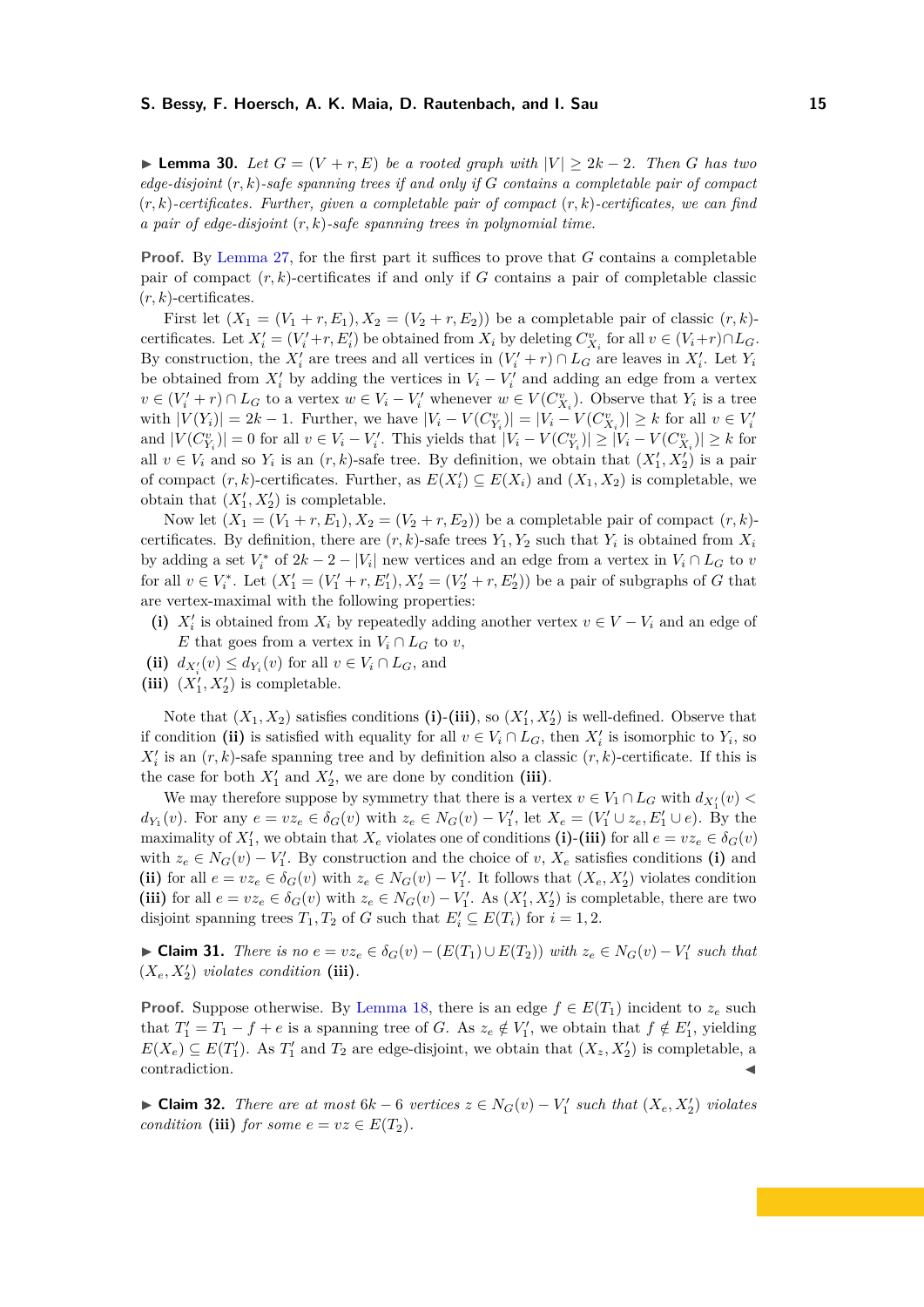**Proof.** Suppose otherwise. As  $|V_2'| \leq |V(Y_2)| - 1 = 2k - 2$ , we obtain that there are at least  $4k - 3$  vertices  $z \in N_G(v) - V'_1$  such that  $(X_e, X'_2)$  violates condition (iii) for some  $e = vz \in E(T_2) - E_2$ . Let  $\sigma : E(T_2) \to E(T_1)$  be a tree-mapping function from *T*<sub>2</sub> to *T*<sub>1</sub>. By [Lemma 20](#page-6-5) and since  $|E_1'| \leq 2k - 2$ , there is some  $z \in N_G(v) - V_1'$  and an edge  $e = vz \in E(T_2) - E_2$  such that  $\sigma(e) \in E(T_1) - E_1$ . By definition of tree-mapping functions,  $T_1' = T_1 - \sigma(e) + e$  and  $T_2' = T_2 - e + \sigma(e)$  are edge-disjoint spanning trees of *G*. As  $E(X_e) \subseteq E(T'_1)$  and  $E(X_2) \subseteq E(T'_2)$ , we obtain that  $(X_e, X'_2)$  is completable, a contradiction.

 $\text{As } v \in L_G \text{ and } |V_1'| \leq |V_1 \cup V_1^*| = 2k - 2$ , we have  $|N_G(v) - V_1'| \geq (8k - 7) - (2k - 2) > 6k - 6$ . It now follows from [Claim 31](#page-14-0) and [Claim 32](#page-14-1) that there is at least one vertex in  $z \in N_G(v) - V_1'$ and an edge  $e = vz$  such that  $X_e$  does not violate any of conditions (i)-(iii), a contradiction.

Observe that the second part of the proof yields an algorithm for computing a completable pair of classic  $(r, k)$ -certificates from  $(X_1, X_2)$ . Every time we try to add an edge  $e$  to  $X'_i$ , we test if  $(X_e, X'_{3-i})$  satisfies conditions (i)-(iii). Conditions (i)-(ii) can clearly be checked in polynomial time and, by [Lemma 26,](#page-8-5) condition **(iii)** can also be checked in polynomial time. Never checking an edge that is parallel to one we have already checked, after at most  $6k - 6$  failed attempts, we manage to add a new vertex to  $V_i'$ . We repeat this procedure  $|V_i^*|$  ≤ 2*k* − 2 times. It follows that a completable pair of classic  $(r, k)$ -certificates can be computed in time  $k^2 \cdot n^{O(1)} = n^{O(1)}$ . By the second part of [Lemma 27,](#page-8-1) we can then find two edge-disjoint  $(r, k)$ -safe spanning trees in  $G$  in polynomial time. The overall running time of the algorithm is polynomial, as claimed.

We are now ready to proceed to the proof of [Theorem 13.](#page-3-4)

**Proof of Theorem [13.](#page-3-4)** We may suppose that there are at most two parallel edges from *u* to *v* for any  $u, v \in V + r$ . If  $|V| < 2k - 2$ , the problem can be solved by a brute force algorithm in time  $2^{O(k^2)}$ , by generating all pairs of subgraphs of *G* and checking whether any of these pairs satisfies the required conditions. We may hence also suppose that  $|V| \geq 2k - 2$ .

Let  $X_1 = (V_1 + r, E_1), X_2 = (V_2 + r, E_2)$  be two subgraphs of *G*. In order to test whether  $X_i$  is a compact  $(r, k)$ -certificate, we first check whether  $X_i$  is a tree such that all the vertices in  $X_i \cap L_G$  are leaves of X. If this is the case, we add a set  $V_i^*$  of  $2k - 2 - |V_i|$  new vertices to  $X_i$ . We then test all possibilities to add one edge from  $(V_i + r) \cap L_G$  to *v* for all  $v \in V_i^*$ . As  $|V_i + r| \leq 2k$  and  $|V_i^*| \leq 2k$ , there are at most  $2k^{2k} = 2^{O(k \cdot \log k)}$  possibilities to check. For each of them, we can check in time polynomial in  $k$  if the obtained graph is an  $(r, k)$ -safe spanning tree. By the definition of compact  $(r, k)$ -certificates, we can therefore check in time  $2^{O(k \cdot \log k)}$  whether both  $X_1$  and  $X_2$  are compact  $(r, k)$ -certificates. By [Lemma 26,](#page-8-5) we can therefore decide in time  $2^{O(k \cdot \log k)} + n^{O(1)}$  if  $(X_1, X_2)$  is a completable pair of compact  $(r, k)$ -certificates in *G*. By [Lemma 30,](#page-13-0) it therefore suffices to prove that there are at most  $2^{O(k^2 \cdot \log k)}$  possible candidates for the completable pair of compact  $(r, k)$ -certificates, and that they can be generated within the same running time.

Let  $X = (V' + r, E')$  be a compact  $(r, k)$ -certificate in *G*. Observe that every vertex in *V* can be reached from  $r$  by a path all of whose interior vertices are in  $S_G$  and whose length is at most  $k-1$ . As every vertex in  $S_G$  has at most  $8k-8$  neighbors, we obtain that the number of vertices that can be reached by such a path is at most  $1+(8k-8)+(8k-8)^2+\ldots+(8k-8)^{k-1} \le$  $(8k)^k$ . As *V'* contains at most  $2k-2$  vertices, there are at most  $\binom{(8k)^k}{2k-2}$  $\binom{(8k)^k}{2k-2}$  ≤  $(8k)^{2k^2}$  possibilities to choose  $V'$ .

Now suppose that we have chosen  $V'$  of size  $2k - 2$ . Observe that there are at most  $2\binom{|V'+r|}{2} \leq 8k^2$  edges that have both ends in  $V'+r$ . As  $|E'| = 2k-2$ , there are at most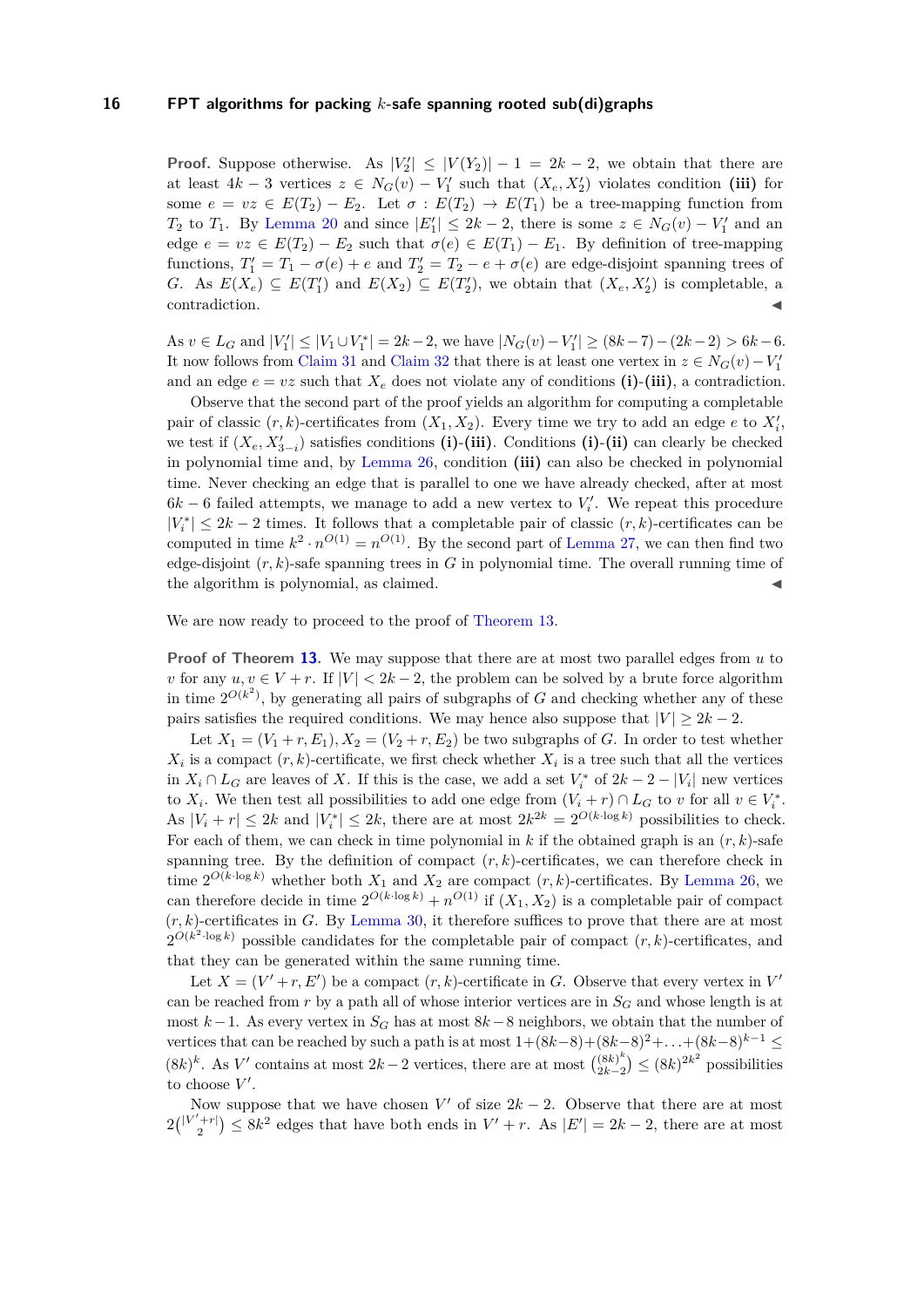$\int_{2L}^{8k^2}$  $\binom{8k^2}{2k-2}$   $\leq (8k^2)^{2k}$  possibilities to choose *A'*. It follows that there are at most  $(8k)^{2k^2} \cdot (8k^2)^{2k}$ possibilities to choose a compact  $(r, k)$ -certificate *X*. As these can be computed by a brute force method, the algorithm can finish after checking less than  $f(k) = \binom{(8k)^{2k^2} (8k^2)^{2k}}{2}$  $\binom{(8k^2)^{2k}}{2}$  =  $2^{O(k^2 \cdot \log k)}$  candidates for the pair of compact  $(r, k)$ -certificates.

If no completable pair of compact (*r, k*)-certificates exists, by [Lemma 27,](#page-8-1) *G* does not contain two edge-disjoint (*r, k*)-safe spanning trees. On the other hand, once we have found a pair of completable compact (*r, k*)-certificates, we can compute in polynomial time the two edge-disjoint (*r, k*)-safe spanning trees by the second part of [Lemma 27.](#page-8-1) The overall running time of the obtained algorithm is  $2^{O(k^2 \cdot \log k)} \cdot n^{O(1)}$ . John Stein Stein Stein Stein Stein Stein Stein Stein Stein Stein Stein Stein Stein Stein Stein Stein Stein S<br>Die Stein Stein Stein Stein Stein Stein Stein Stein Stein Stein Stein Stein Stein Stein Stein Stein Stein Stei

# <span id="page-16-0"></span>**6 A hardness result for packing** (*r, k*)**-safe spanning trees**

In this section we prove [Theorem 14.](#page-4-0) It is well-known that the 3-SAT problem is NPcomplete. Further, we will need the following lemma derived from the ETH using the so-called Sparsification Lemma [\[10\]](#page-19-6).

<span id="page-16-2"></span>**I Lemma 33** (Impagliazzo et al. [\[10\]](#page-19-6)). *Assuming the* ETH, *there is an*  $\varepsilon > 0$  *such that there is no algorithm for solving a* 3-Sat *formula with ` variables and m clauses in time*  $2^{\varepsilon m} \cdot (\ell + m)^{O(1)}$ .

The proof of [Theorem 14](#page-4-0) given below is strongly inspired from the reduction given in [\[3,](#page-18-0) Theorem 5.2], but we provide it here entirely for the sake of completeness.

**Proof of Theorem [14.](#page-4-0)** Observe that, given a rooted graph  $G = (V + r, E)$  and two positive integers  $p$  and  $k$ ,  $G$  contains an  $(r, k)$ -safe spanning tree if and only if the graph that is obtained from *G* by replacing each of its edges by  $p$  parallel copies of itself contains  $p$  edgedisjoint  $(r, k)$ -safe spanning trees. Hence, it suffices to prove the statement for  $p = 1$ . Let  $\phi$ be an instance of 3-SAT, with variables  $x_1, x_2, \ldots, x_\ell$  and clauses  $C_1, C_2, \ldots, C_m$ . Adding a variable that is not contained in any clause if necessary, we can assume that  $\ell$  is even. We construct a simple rooted graph  $G = (V + r, E)$  as follows; see [Figure 1](#page-16-1) for an illustration. For  $i = 1, \ldots, \ell$  let  $V_i$  be an independent set containing two vertices  $v_i$  and  $\bar{v_i}$ , and let *r* and *t* be two extra vertices. Add all possible edges between *r* and  $V_1$ , between  $V_i$  and  $V_{i+1}$  for  $i = 1, \ldots, \ell - 1$ , and between  $V_{\ell}$  and *t*. Next, add *m* vertices  $c_1, \ldots, c_m$  and link  $c_i$  to  $v_j$ (resp.  $\bar{v}_j$ ) with a path containing  $\ell/2$  interior vertices if  $x_i$  (resp.  $\bar{x}_i$ ) is a literal of  $C_i$ . Finally, let  $k := 1 + \ell + 3\ell m/2 + m$  and add to *G* an independent set *Q* on *q* vertices all linked to *t*, where  $q > k - \ell - 1$  will be specified later. Notice that we have  $n = |V| = q + k + \ell + 1$ .

<span id="page-16-1"></span>

**Figure 1** The rooted graph *G* in the proof of [Theorem 14](#page-4-0) with  $C_1 = \bar{x_1} \vee x_2 \vee \bar{x_4}$ .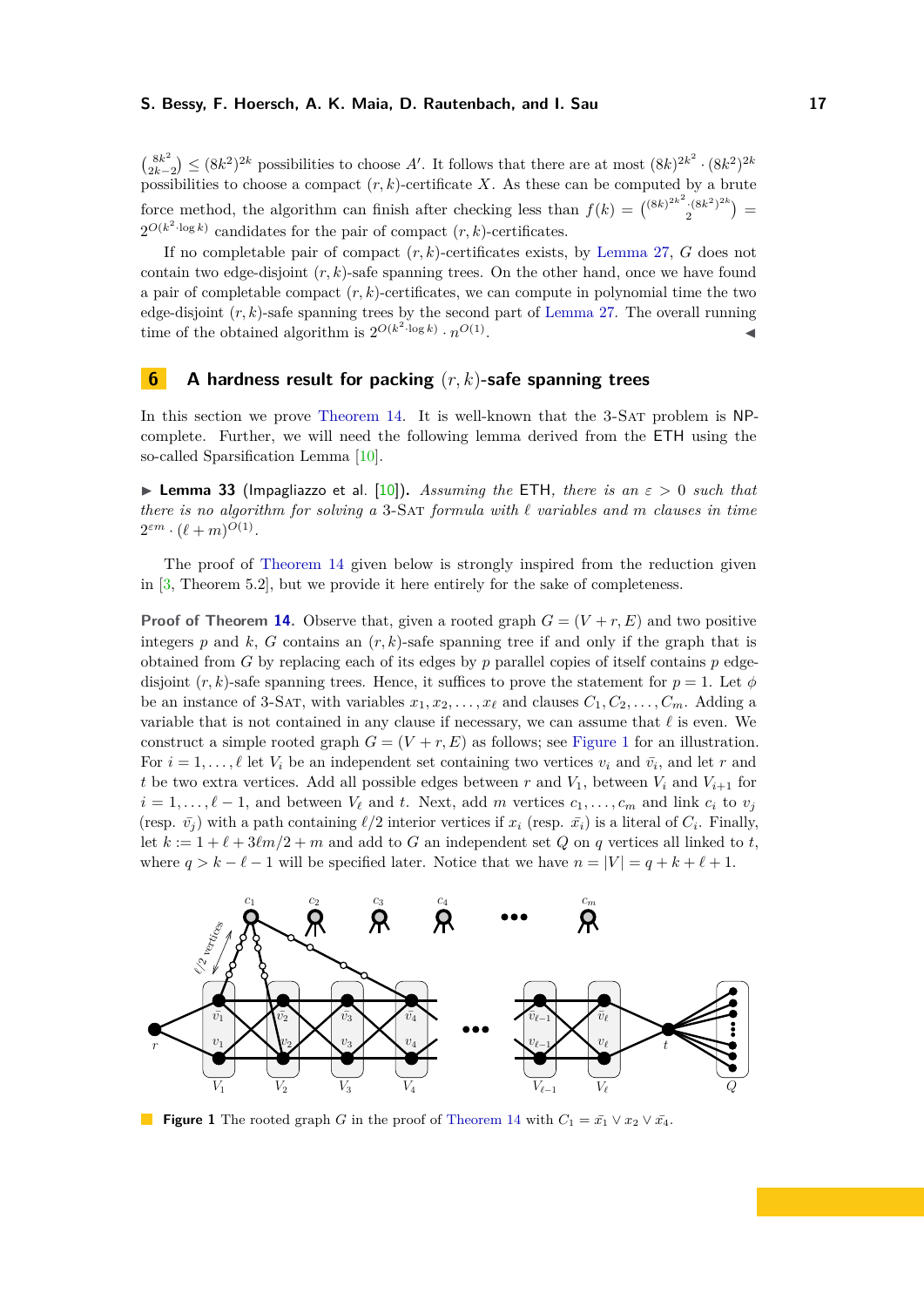We now prove that  $\phi$  is satisfiable if and only if *G* admits an  $(r, k)$ -safe spanning tree. First assume that *G* contains an (*r, k*)-safe spanning tree *T*. Observe that, by construction and the definition of  $(r, k)$ -safe spanning tree,  $T - r$  has exactly two components whose vertex sets we denote by  $T_1$  and  $T_2$ . We may assume that  $T_1$  contains *t*. Then  $G[T_1]$  contains a path *P* from *V*<sub>1</sub> to *t* and *T*<sub>1</sub> contains *Q*. As a shortest path from *V*<sub>1</sub> to *t* contains  $\ell + 1$  vertices, we have  $|T_1| \ge q + \ell + 1$  and  $n - |T_1| \le k$ . As *T* is  $(r, k)$ -safe, we obtain that  $|T_1| = q + \ell + 1$ and  $T_1$  consists exactly of the vertex set of the path *P*, which contains exactly  $\ell + 1$  vertices, and the whole set  $Q$ . In particular,  $P$  intersects each  $V_i$  in exactly one vertex. Now for every variable  $x_i$  of  $\mathcal{F}$ , we set  $x_i$  to true if  $P$  contains  $\bar{v_i}$  and to false if  $P$  contains  $v_i$ . For each clause  $C_j$ , there must be a path from the corresponding vertex  $c_j$  to  $V_1$  in  $T_2$ . Then one of the vertices corresponding to a literal of  $C_j$  must not be contained in  $P$  and so, this literal is set to true and  $C_i$  is satisfied by it. It follows that the constructed assignment satisfies  $\phi$ .

Conversely, assume that  $\phi$  admits a truth assignment. Let P be the path defined so that, for every  $i = 1, \ldots, \ell$ , it contains  $v_i$  if  $x_i$  is set to false and  $\bar{v}_i$  if  $x_i$  is set to true. Further, let *T*<sub>1</sub> = *V*(*P*) ∪ *t* ∪ *Q*. As  $\phi$  is satisfied, for every 1 ≤ *j* ≤ *m*, there exists a path from *c<sub>j</sub>* to *V*<sub>1</sub> ∪···∪*V*<sub> $\ell$ </sub> in *G*−(*T*<sub>1</sub> ∪*r*). It follows that *G*−(*T*<sub>1</sub> ∪*r*) is connected and we select a spanning tree of it. The union of this spanning tree with  $G[T_1]$ , *r*, and the edges incident to *r* is a spanning tree of *G*. In order to see that this spanning tree is  $(r, k)$ -safe, it suffices to observe that, as  $q > k - \ell - 1$ , we have  $|T_1| = q + \ell + 1 > k$  and  $|V - T_1| = q + k + 1 + \ell - (q + \ell + 1) = k$ .

If we fix  $q = k$ , then the size of G is bounded by a polynomial in  $\ell$  and m. Thus, the above reduction implies that, as 3-Sat is NP-complete, given a rooted graph *G* and an integer  $k$ , deciding whether  $G$  admits an  $(r, k)$ -safe spanning tree is NP-complete.

Let now  $\varepsilon$  be a positive constant and assume that  $k$  is an integer function satisfying  $(\log(n))^{2+\varepsilon} \leq k(n) \leq \frac{n}{2}$  for all  $n > 0$ . Furthermore, suppose that there exists a constant  $C^*$  such that for all  $c \geq C^*$  there exists an *n* such that  $k(n) = c$ . Finally, for the sake of a contradiction assume that there exists a polynomial-time algorithm **A**, running in time  $O(n^{c_0})$  for some  $c_0 > 0$ , for deciding if a given rooted graph  $G = (V + r, E)$  on *n* vertices contains an  $(r, k(n))$ -safe spanning tree. Then let  $\phi$  be a 3-SAT formula with  $\ell$  variables and *m* clauses. We may assume that  $\ell$  and  $m$  are large enough so that  $1 + \ell + 3\ell m/2 + m \geq C^*$ . Adding trivial clauses if necessary, we may also assume that  $\ell \leq m$ . By hypothesis, there exists *n* such that  $k(n) = 1 + \ell + 3\ell m/2 + m$ . So, in the above reduction, we choose *q* to be  $n - (k(n) + \ell + 1)$ , in order to have  $n = q + k(n) + \ell + 1$ . Then, using algorithm **A**, one could decide if  $\phi$  is satisfiable in time  $O(n^{c_0}) = O(2^{c_0 \cdot \log n}) = O(2^{c_0 \cdot k(n)^{1/(2+\varepsilon)}})$ , where we have used the hypothesis that  $k(n) \geq (\log(n))^{2+\varepsilon}$ . Moreover, in the previous construction, we have  $k(n) = 1 + \ell + 3\ell m/2 + m \leq 3m + 3m^2/2 \leq 3m^2$ . So we could decide whether  $\phi$  is satisfiable in time  $O(2^{c_0 \cdot (3m^2)^{1/(2+\epsilon)}}) = O(2^{c'_0 \cdot m^{\epsilon'}})$  with  $\varepsilon' = 2/(2+\epsilon) < 1$ , a contradiction to [Lemma 33](#page-16-2) assuming the  $ETH$ .

# <span id="page-17-0"></span>**7 Conclusion**

We considered three problems on finding certain disjoint substructures in graphs and digraphs. While in our proofs we restrict to finding two of these substructures for the sake of simplicity, our results can be generalized to allow for finding an arbitrary number of them using the same proof techniques. More concretely, the following results can be established using the techniques of this article. As in [\[3\]](#page-18-0), we omit the proofs of these generalized statements.

<span id="page-17-1"></span>▶ **Theorem 34.** *Given a rooted digraph*  $D = (V + r, A)$  *and an integer*  $p > 2$ *, deciding whether D contains p arc-disjoint k-safe spanning r-arborescences is* FPT *with parameter k*. More precisely, the problem can be solved in time  $2^{O(p \cdot k^2 \cdot \log k)} \cdot n^c$ , where c is a constant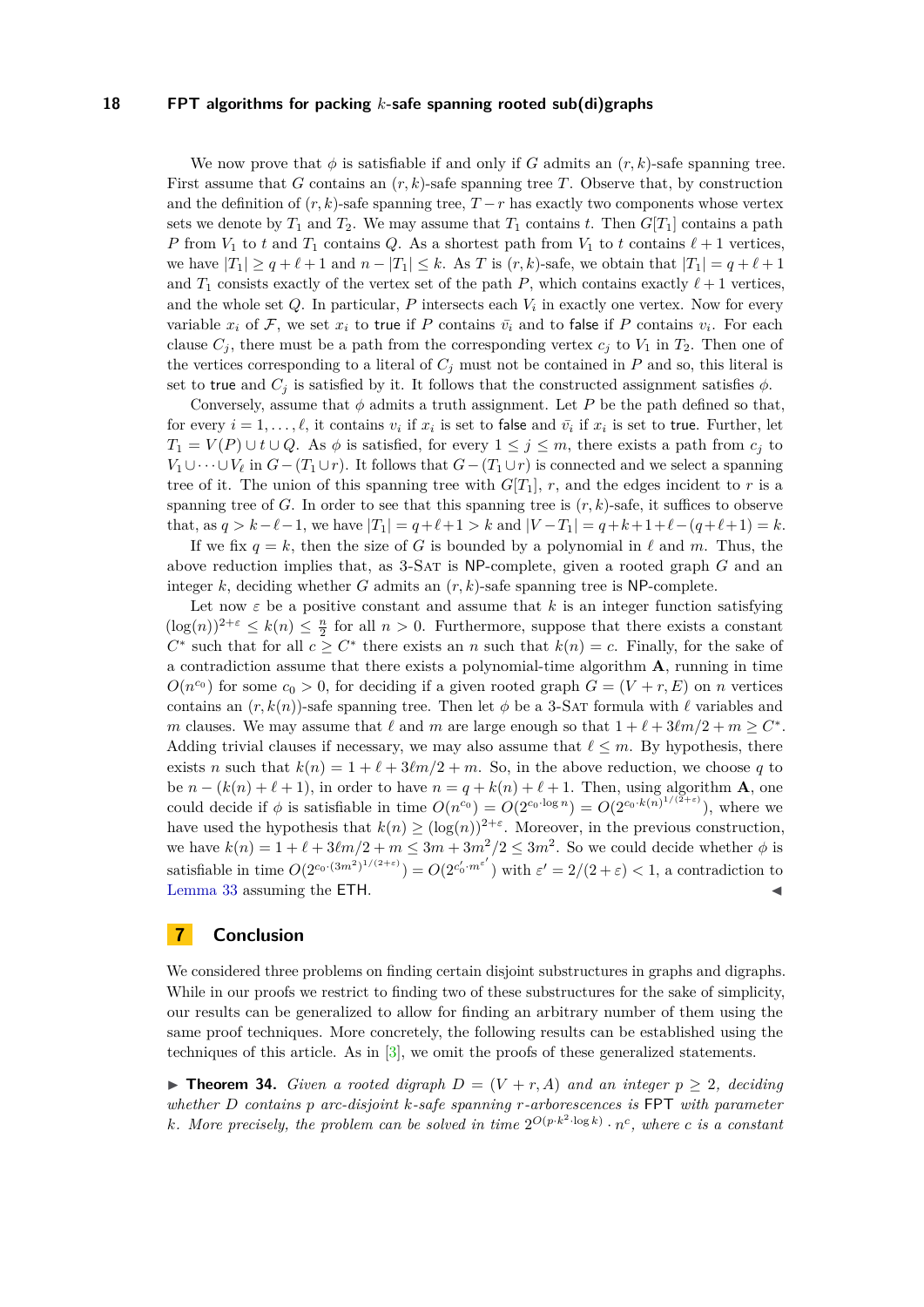*depending on p. Further, if they exist, the p arc-disjoint k-safe spanning r-arborescences can be computed within the same running time.*

▶ **Theorem 35.** *Given a rooted digraph*  $D = (V + r, A)$  *and an integer*  $p > 2$ *, deciding whether D contains p arc-disjoint* (*r, k*)*-flow branchings is* FPT *with parameter k. More precisely, the problem can be solved in time*  $2^{O(p \cdot k^2 \cdot \log k)} \cdot n^c$ , where *c is a constant depending on p. Further, if they exist, the p arc-disjoint* (*r, k*)*-flow branchings can be computed within the same running time.*

<span id="page-18-5"></span>▶ **Theorem 36.** *Given a rooted graph*  $G = (V + r, E)$  *and an integer*  $p ≥ 2$ *, deciding whether G contains p arc-disjoint* (*r, k*)*-safe spanning trees is* FPT *with parameter k. More precisely,* the problem can be solved in time  $2^{O(p \cdot k^2 \cdot \log k)} \cdot n^c$ , where c is a constant depending on p. *Further, if they exist, the p edge-disjoint* (*r, k*)*-safe spanning trees can be computed within the same running time.*

It is natural to ask whether the dependency on *k* of our FPT algorithms can be improved. In the case of *k*-safe spanning *r*-arborescences (cf. [Theorem 5\)](#page-2-1), we can derive a lower bound from [Theorem 3.](#page-1-1) Indeed, a corollary of [Theorem 3](#page-1-1) is that, assuming the ETH, for any two constants  $\varepsilon > 0$  and  $c > 0$ , deciding whether a rooted digraph contains two arc-disjoint *k*-safe spanning arborescences cannot be solved in time  $2^{c \cdot k^{1-\epsilon}} \cdot n^{O(1)}$ . To see this, note that if such an algorithm existed, letting  $k(n) := (\log(n))^{1+\epsilon}$  we would obtain an algorithm in time  $2^{c \cdot (\log(n))^{(1+\varepsilon)(1-\varepsilon)}} \cdot n^{O(1)} = n^{O(1)}$ , contradicting [Theorem 3.](#page-1-1) In other words, assuming the **ETH**, the problem cannot be solved in time  $2^{O(k^{1-\epsilon})} \cdot n^{O(1)}$  for any  $\varepsilon > 0$ .

Similarly to [Theorem 3,](#page-1-1) [Theorem 8](#page-3-2) implies a lower bound for packing (*r, k*)-flow branchings (cf. [Theorem 5\)](#page-2-1): assuming the ETH, deciding whether a rooted digraph contains two arcdisjoint  $(r, k)$ -flow branchings cannot be solved in time  $2^{O(k^{1-\varepsilon})} \cdot n^{O(1)}$  for any  $\varepsilon > 0$ . Also, concerning  $(r, k)$ -safe spanning trees (cf. [Theorem 13\)](#page-3-4), a consequence of [Theorem 14](#page-4-0) is that, assuming the ETH, for every  $p \geq 1$ , deciding whether a rooted graph contains p edge-disjoint  $(r, k)$ -safe spanning trees cannot be solved in time  $2^{O(k^{1/2-\epsilon})} \cdot n^{O(1)}$  for any  $\varepsilon > 0$ .

There is still a significant gap between the above lower bounds, which are  $2^{O(k^{1-\epsilon})}$  or  $2^{O(k^{1/2-\epsilon})}$ , and the function  $2^{O(k^2 \cdot \log k)}$  in our FPT algorithms.

We did not focus on optimizing the polynomial factors in *n* of our algorithms, and we leave it for further research. Further, we leave as an open question whether any of the considered problems admits a polynomial kernel parameterized by *k*. Finally, it would be interesting to find a theorem on packing *k*-safe mixed arborescences in mixed graphs, hence generalizing both [Theorem 34](#page-17-1) and [Theorem 36.](#page-18-5)

## **References**

- <span id="page-18-2"></span>**1** Jørgen Bang-Jensen and Stéphane Bessy. (arc-)disjoint flows in networks. *Theoretical Computer Science*, 526:28–40, 2014. [doi:10.1016/j.tcs.2014.01.011](https://doi.org/10.1016/j.tcs.2014.01.011).
- <span id="page-18-3"></span>**2** Jørgen Bang-Jensen and Gregory Gutin. *Digraphs: Theory, Algorithms and Applications*. London, 2nd edition, 2009. URL: <https://dblp.org/rec/books/daglib/0022205.bib>.
- <span id="page-18-0"></span>**3** Jørgen Bang-Jensen, Frédéric Havet, and Anders Yeo. The complexity of finding arc-disjoint branching flows. *Discrete Applied Mathematics*, 209:16–26, 2016. [doi:10.1016/j.dam.2015.](https://doi.org/10.1016/j.dam.2015.10.012) [10.012](https://doi.org/10.1016/j.dam.2015.10.012).
- <span id="page-18-1"></span>**4** Jørgen Bang-Jensen and Anders Yeo. Balanced branchings in digraphs. *Theoretical Computer Science*, 595:107–119, 2015. [doi:10.1016/j.tcs.2015.06.026](https://doi.org/10.1016/j.tcs.2015.06.026).
- <span id="page-18-4"></span>**5** Marek Cygan, Fedor V. Fomin, Lukasz Kowalik, Daniel Lokshtanov, Dániel Marx, Marcin Pilipczuk, Michal Pilipczuk, and Saket Saurabh. *Parameterized Algorithms*. Springer, 2015. [doi:10.1007/978-3-319-21275-3](https://doi.org/10.1007/978-3-319-21275-3).